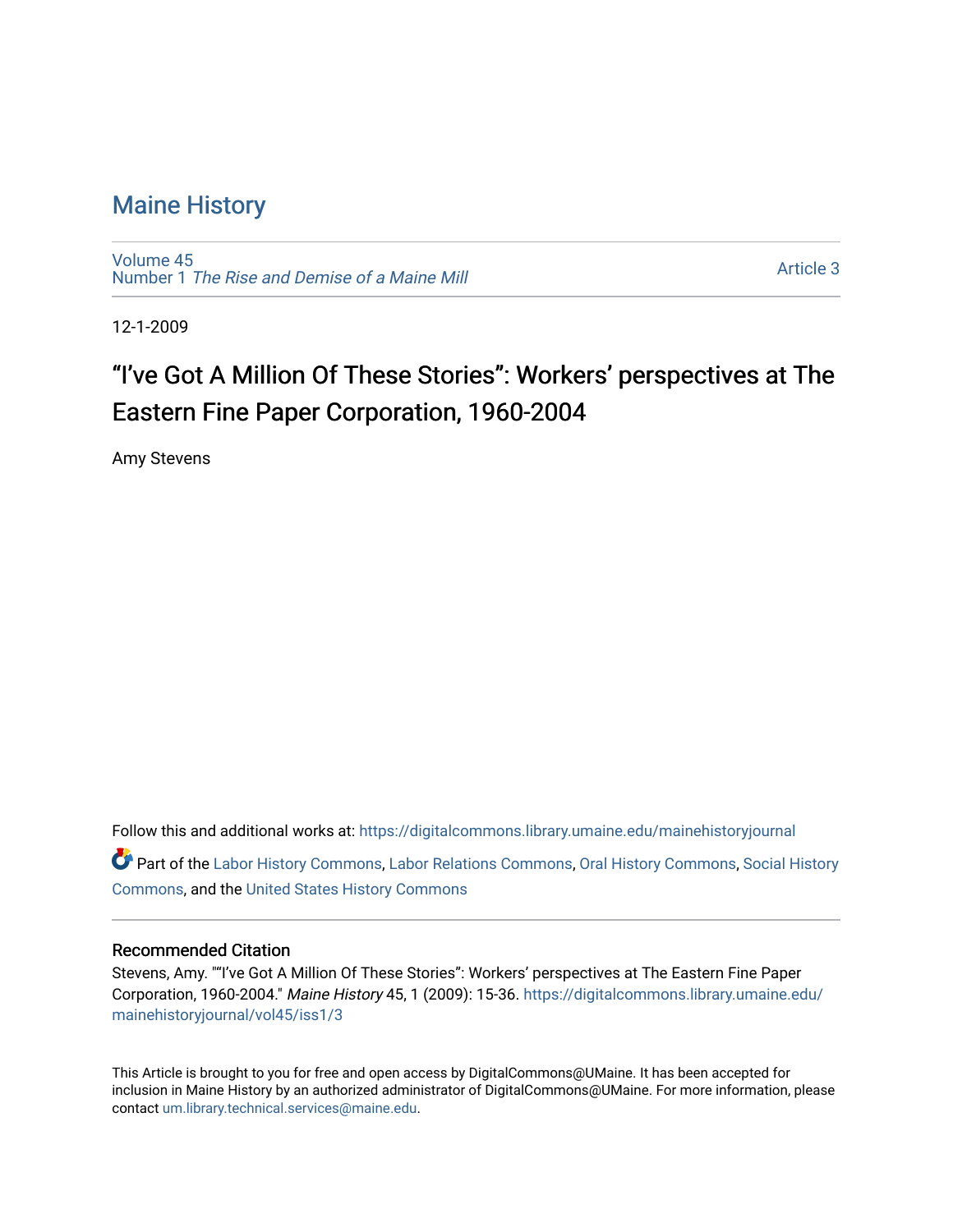# "I'VE GOT A MILLION OF THESE STORIES": WORKERS' PERSPECTIVES AT THE EASTERN FINE PAPER CORPORATION, 1960-20041

# BY AMY STEVENS

*Maine's modern history is punctuated by factory closings — the textile mills in the 1950s, the shoe factories in the 1980s and 1990s, and most recently the paper mills in various corners of the state. Although numerous studies document the economic impact of these unfortunate events, we have little recourse to understanding the human impact — the stories of the men and women whose lives were so closely entwined with the mills and the communities they so often founded and supported. In this article, Amy Stevens weaves together the documents and the stories that provide a multifaceted picture of the rise and fall of the Eastern Fine Paper Company and its "family" of workers.*

IN THE second half of the twentieth century, Eastern Fine Paper Company, located in Brewer, Maine, reinvented itself as a tight-knit community that was not only a business but a family. This trend was seldom evident in com N THE second half of the twentieth century, Eastern Fine Paper Company, located in Brewer, Maine, reinvented itself as a tight-knit community that was not only a business but a family. This trend was WWII, the company focused on profits and production rather than employee relations, and its publication, entitled *Eastern's Family of Fine Papers*, included only an occasional expression of workers' viewpoints. The publication was part of an aggressive new marketing campaign disguised with entertaining columns and "distributed to customers and others interested in the dynamic role of paper in the modern world."2 During the early 1960s, the Brewer mill distributed a smaller publication, the *Eastern Enterprise*, featuring "news of special interest to merchant salesmen," but besides announcing winners of various sales contests and occasionally referring to promotions of those in managerial positions, the *Enterprise* reveals virtually nothing about Eastern employees.3

Although Eastern's recent written record lacks a worker's voice, it does provide a richer, more revealing source: the words and recollections of the living, breathing mill workers themselves. This article is based on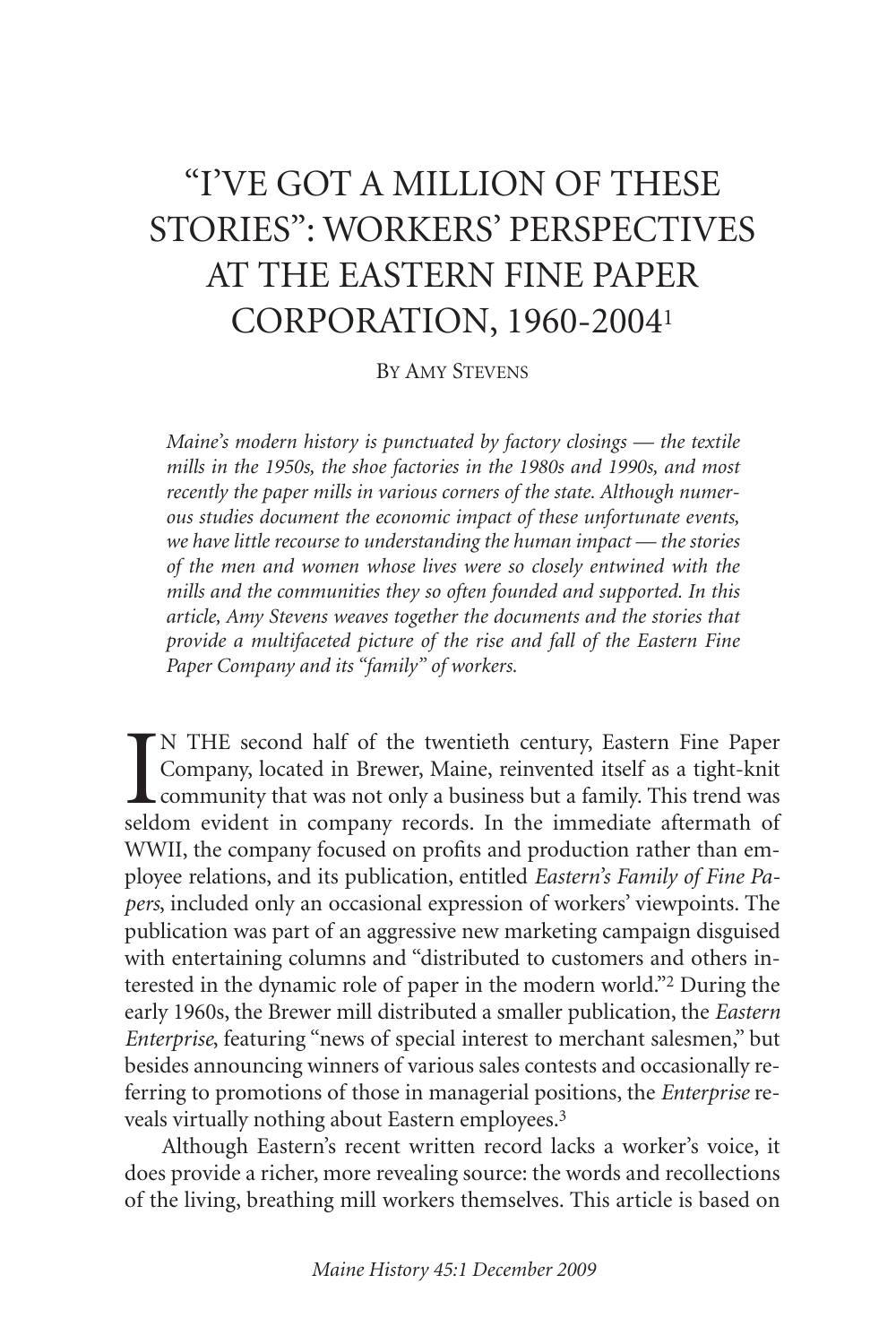

The late 1960s and early 1970s was a period of tremendous change for the Eastern Fine Paper Corporation. The plant closed in 1968 and quickly reopened under local ownership and control. During the next two decades, workers and management alike recalled the Mill's "golden period" of prosperity and stability. Maine Folklife Center.

first-hand accounts of more than thirty-five men and women who worked at the mill during the past forty years. Their stories are part of an oral history project undertaken by the Maine Folklife Center in 2005- 2006, and they reveal a collective identity and a sense of "family" not only among co-workers, but also, surprisingly, between workers and local management. During the 1970s and 1980s, Eastern enjoyed a flourishing work culture that underwrote a sense of common purpose and unity.

# **EASTCO Federal Credit Union**

Perhaps the first example of Eastern workers' collective identity occurred in April 1960, when employees chartered the EASTCO Federal Credit Union. At first, membership was limited to employees of Standard Packaging's Eastern Division — mainly, the Brewer mill. The union operated from Eastern's gatehouse until 1962, when a separate building was erected on the corner of the mill property along South Main Street.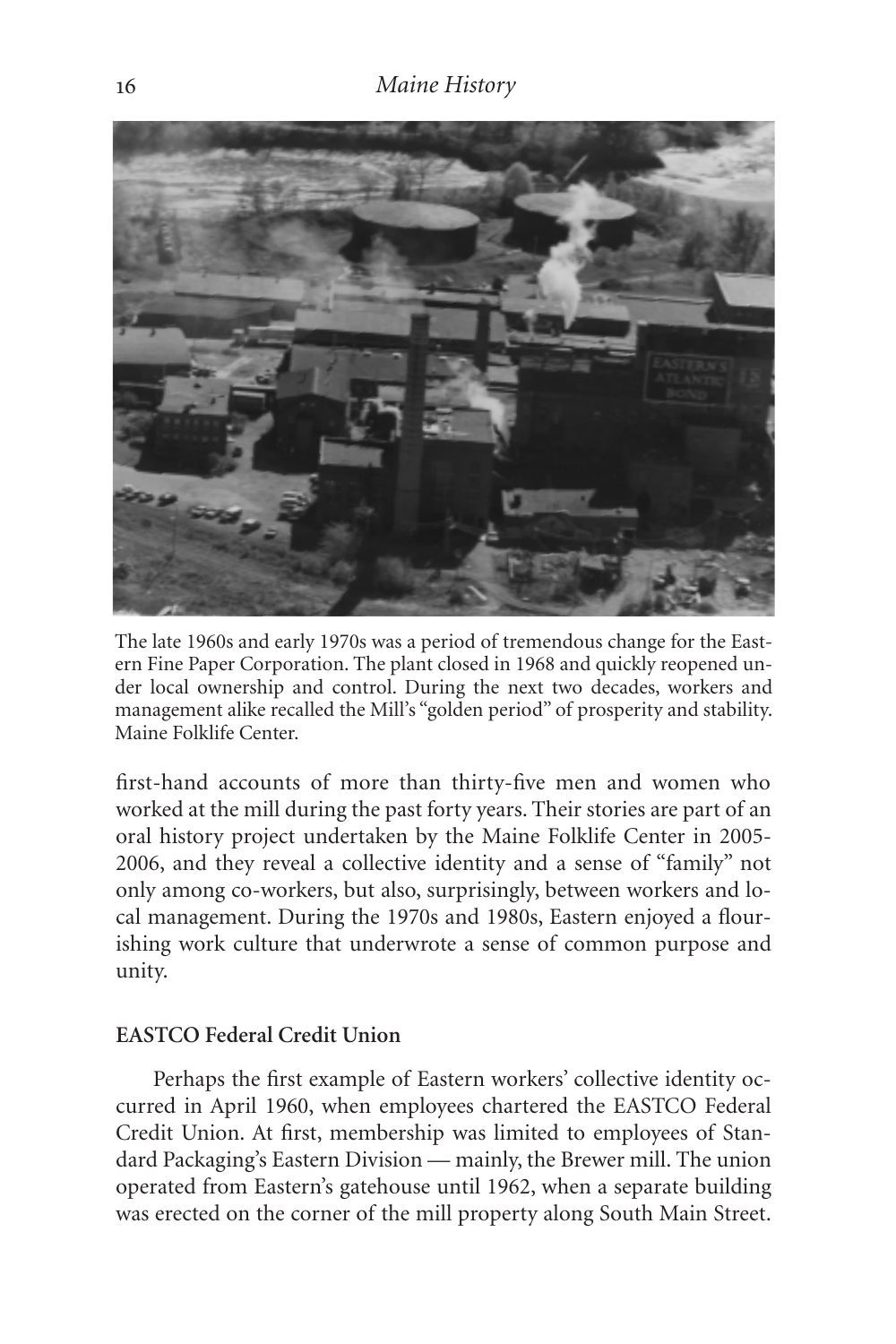In 1968, the charter was amended, and the union became the community-based Brewer Federal Credit Union. Over the next several decades, its membership increased, and today it is located across from Brewer City Hall on North Main Street, where it continues to serve residents of Brewer and surrounding towns and remains a testament to Eastern's efforts at building and improving the community. But compared to developments at the mill itself, the Credit Union was a small ripple in a large pond.4

#### **The Bruce Hamilton Saga**

Of Eastern's long and tumultuous history, perhaps no tale is repeated more often than that of the mill's closure and re-opening in 1968. The central player in the resurgence was manager Bruce Hamilton. Had lumberman and songwriter Larry Gorman still been working at the Eastern in 1968, he would have undoubtedly written a song about this local boy who returned from Louisiana to Maine in 1968 to save Eastern from permanent closure — and the surrounding South Brewer community from economic ruin. Phyllis Beaulieu, who worked in Eastern's laboratory, described the uneasy atmosphere among workers as the mill experienced hard times in 1968. Her worries began when Standard Packaging, Eastern's corporate owners, closed the pulp mill. Soon after, her suspicion that the entire mill would close became reality. The main office was full of people coming and going, and one day Phyllis was headed for work when she heard the news that Standard Packaging had closed the Eastern mill. On Tuesday, March 5, the *Bangor Daily News* ran headlines that declared, "1,200 Jobless in Mill Shutdown." Front-page columns included interviews with mill owners and stunned employees. Referring to the Eastern as an "impossible financial drain on the company," Standard Packaging President Lowell E. Krieg blamed "basic facility problems, plus depressed conditions in the pulp and paper industry." According to the reporter, the "first news of the decision was a notice on the company's bulletin board when the men reported for work Monday morning." Workers, including Phyllis Beaulieu, were left reeling: "there were so many down there that didn't have their homes paid for, and a lot of people were just about out of their mind, you know, because there was no work."5

The situation was dire. In addition to the more than 400 people suddenly out of work, local diners, department stores, and other nearby businesses suffered from a lack of patronage. To make matters worse, Dow Air Force Base across the river in Bangor had just closed down, and workers at Bangor Hydro Electric Company, another local employer,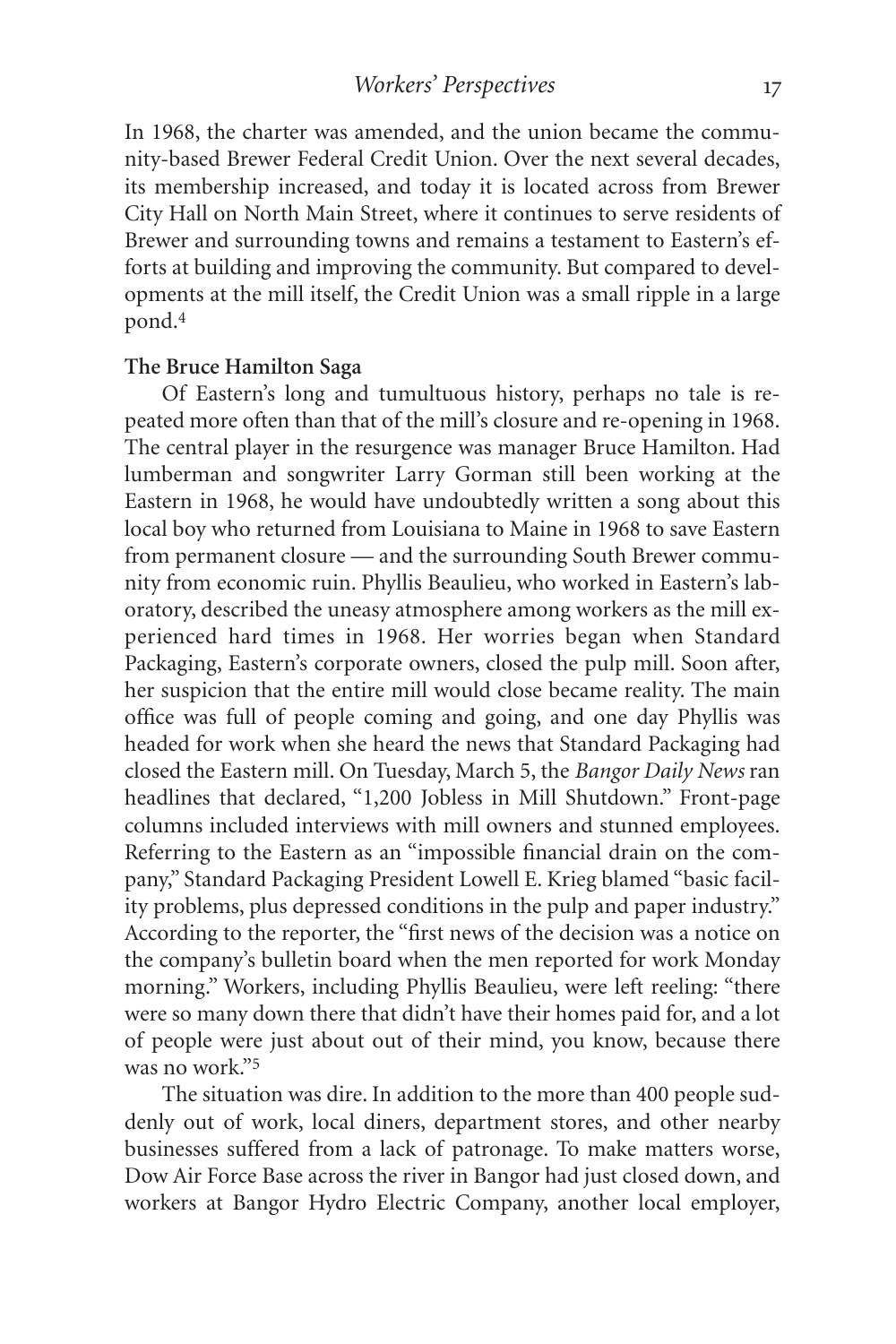were on strike. The "Twin Cities" — Bangor and Brewer — were in the midst of challenging economic times.<sup>6</sup>

Why, after more than ten successful years of ownership, did Standard Packaging decide to close the Eastern Mill? A New York-based franchise that owned a number of companies throughout the Northeast, Standard Packaging was struggling financially by the late 1960s. The paper industry is notoriously cyclical, with profits going up or down whenever a paper mill opened or closed elsewhere. Changes in demand necessitated upgrades to old machinery. Arthur Tilley, Eastern's controller during this period, remarked, "I think Eastern knew the paper industry was in a downturn. I don't think we were losing money, but we weren't making much. And then the first thing we knew, they said Standard was going to close the mill."7

Bruce Hamilton began working for Eastern after graduating from the University of Maine's chemical engineering program in 1958. A process engineer at the company's sister mill in Lincoln before joining the National Guard, Hamilton returned from pilot training in 1962 and worked "about five years [at the Brewer mill] as an engineer doing all sorts of things." Hamilton left when Standard Packaging began selling off their woodlands. As he noted, "I . . . got kind of tired of watching Eastern . . . Standard Packaging go down hill . . . so I left and went down to Valentine Pulp and Paper in Louisiana." Selling assets — some three million acres of woodland in Maine and New Brunswick — reduced their prospects for long-term viability. He was further discouraged when they shut the pulp mill down and neglected routine investments in parts and machinery. The end — for Standard Packaging, at least — was indeed just months away, and Hamilton returned to Maine in time to witness it firsthand. Convinced by the mill manager that "things had improved dramatically," Hamilton took a job as "trouble-shooter" for the Eastern and Lincoln mills, working out of Eastern's corporate offices in Bangor until the shut-down was announced.8

Not long after Standard Packaging's closure announcement, the company president held a news conference at which he expressed his hopes that the mill would reopen under new management in the near future. Hamilton began to devise another sort of conference:

I talked with a friend of mine, Pete D'errico, [who] was the industrial development man in Bangor at the time and a radar operator that I flew with out at the Air Guard frequently. He was at my house one night and he said, "What are you going to do?" I said, "No idea."... "Maybe there's some economic development administration money available for somebody like yourself to buy the mill." So I called two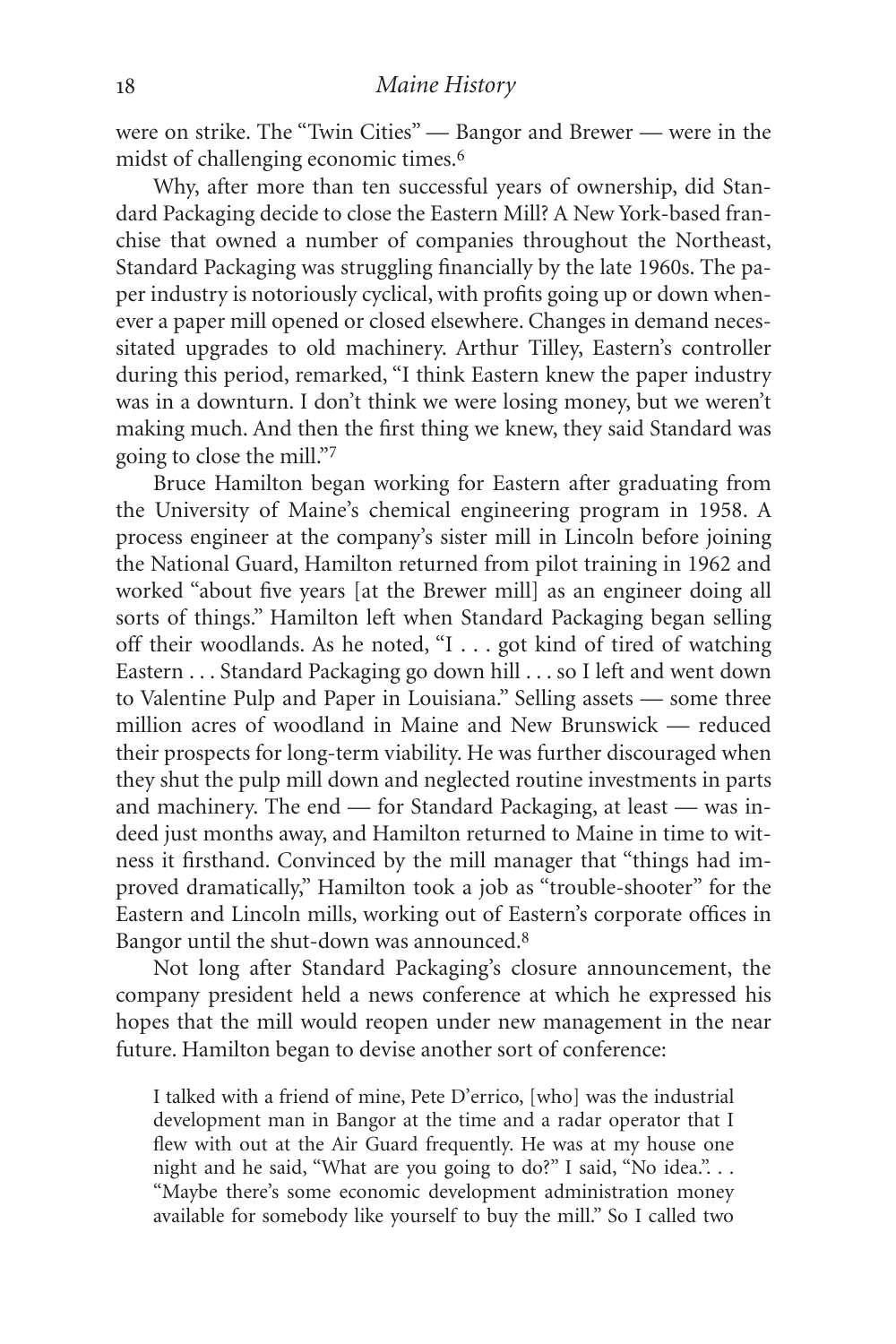

In this photo, Dick Crommett (seated) and Bruce Hamilton are running a brightness test at the Eastern Mill. Bruce Hamilton is largely regarded as the savior of the facility. After the mill closed in 1968, Hamilton organized its purchase primarily with local capital. His leadership and management contributed to the general sense of community and closeness among Eastern's workers. Maine Folklife Center.

people, Arthur Tilley and Frank Knight. . . . Arthur Tilley was the controller [at Eastern], and Frank had been the mill manager, but he had been moved over to the corporate office as a long-range planner.<sup>9</sup>

Knight, a member of Merchants Bank's board of directors, spoke with fellow board member Bob Haskell, president of Bangor Hydro. Arthur Tilley recalled, "Somehow between the two of them they called a meeting at Eastern of all the business leaders in the cities. . . . We held it down in the meeting room at Eastern and . . . told them that we were going to take a crack at it. So everybody says fine, whatever we can do, we'll help."10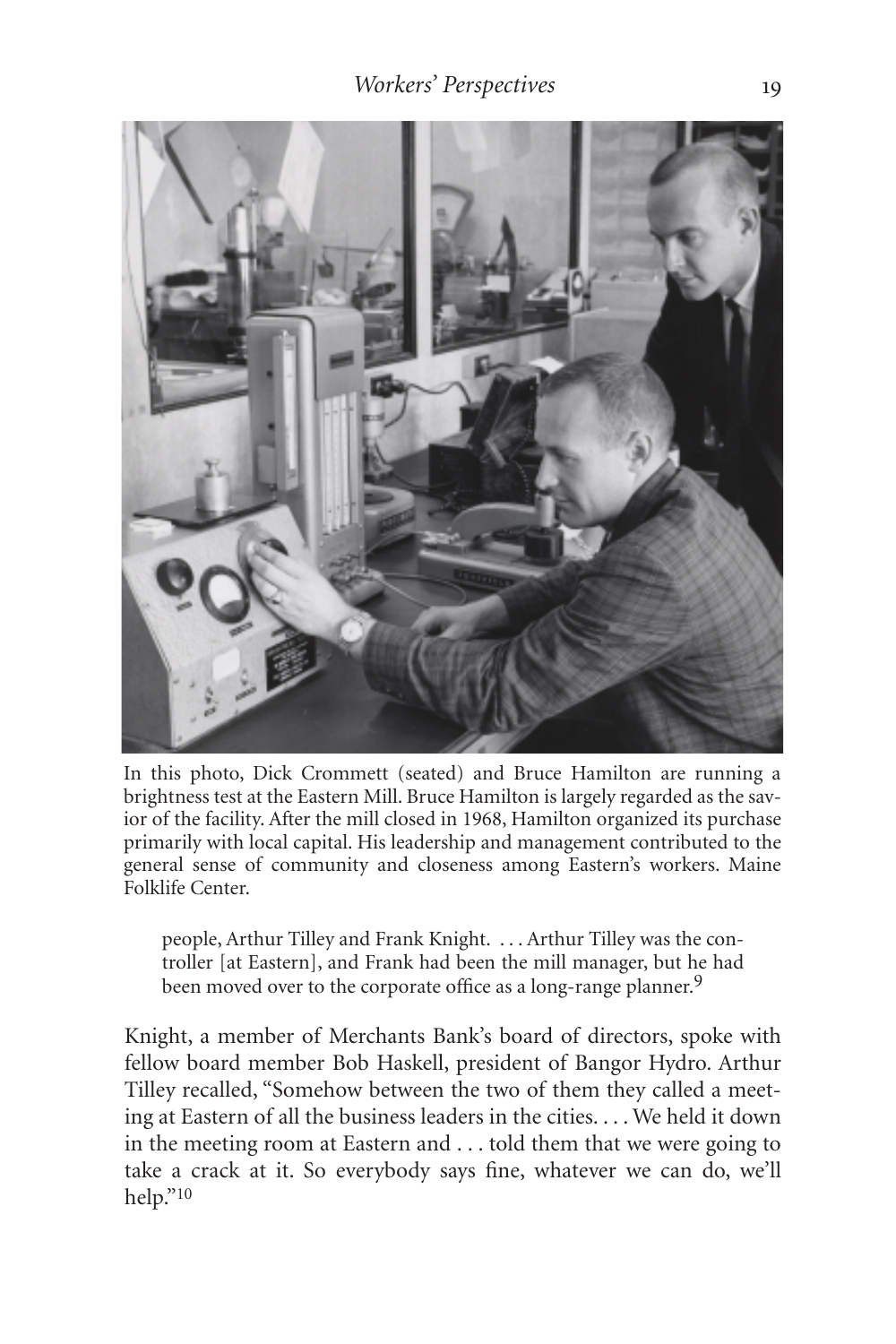

Leroy Chambers, Paul Coughlin, and Larry Beaulieu at work in the Paper Testing Department in the 1960s. Eastern Fine Paper attributed much of its success to the skill of its workers. Eastern developed prior to the computer age and therefore relied heavily on the specialized knowledge of its workforce. Maine Folklife Center.

After meeting with lawyers and drawing up balance sheets and projections, Hamilton, Tilley, and Knight spoke with representatives of Maine's state senators. Finally, the three men secured a three million dollar loan guaranteed by the federal government. The federal law required a show of financial support from the local community, Hamilton recalled; so first "we needed seven hundred thousand dollars' worth of bonds."11

Some said it couldn't be done, but Hamilton, Tilley, and Knight pushed forward with support from a group of dedicated and enthusiastic men and women, many of them former Eastern employees willing to do whatever was necessary to get the mill up and running again. The bond drive was very successful. Business leaders, professionals, and individuals of all economic classes contributed. Former customers and suppliers also bought bonds to help finance the mill re-opening. Arthur Tilley was astounded at the outpouring of community support. "People started making telephone calls, and people who had worked there at the mills just came in and said 'I'll buy a hundred dollars worth of bonds' and we got some businesses to commit to ten thousand or five thousand,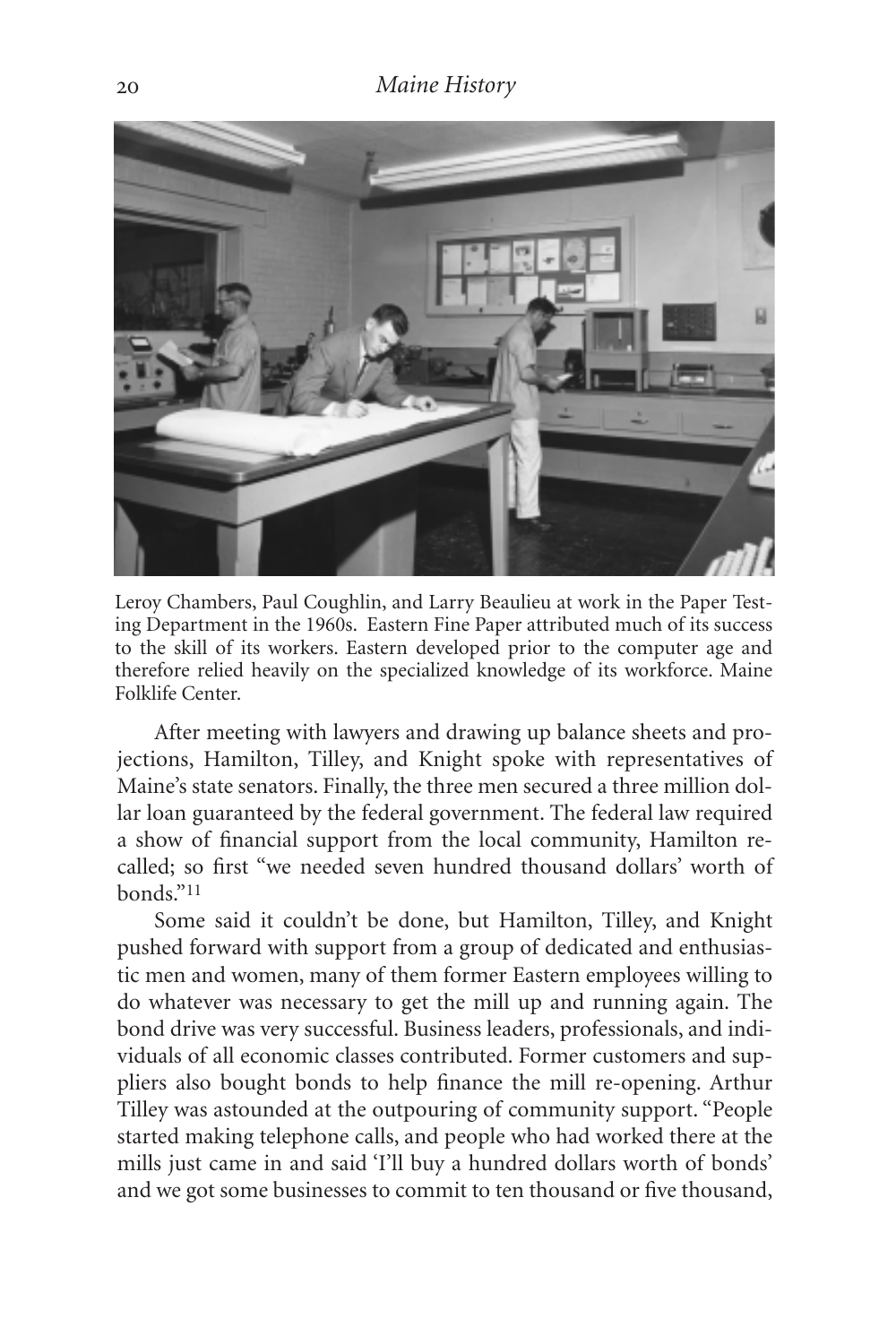and one company . . . that we bought the fuel oil from, I think they bought fifty thousand dollars' worth of bonds." In addition to buying bonds, many local people loaned money to Hamilton, Tilley, and Knight. Phyllis Beaulieu, who was laid off along with her husband, loaned \$500 of what little money they had.<sup>12</sup>

Re-opening Eastern was important to the men and women of South Brewer; Craig Clement, a long-time mill employee, described the key role the mill played in the community. He reasoned that nearly every home in South Brewer was purchased with money from the mill, sustaining generations of workers. Under the circumstances, the community pulled together, borrowed from savings, made phone calls, and bought bonds until the goal was reached. "Locally there was a lot of interest in it because Eastern was a big factor as far as jobs were concerned," Tilley stressed. And, as they had during World War II, mill workers rallied around the notion that paper was a necessity in everyday life: "At the time, people were saying 'Well, the bond's only as good as the paper it's on, you know.'" With \$700,000 in bonds and a \$3 million guaranteed loan from the federal government, Tilley, Hamilton, and Knight purchased the mill — after securing a load from Northeast Bank using their homes as collateral.13

Months of feasibility studies, phone calls, and fund-raising paid off. Within seven months, the funds were secured, and the other components — labor, markets, and machinery — came together; Eastern employees were back at work. The machines started up, one after another, and by October the mill was producing paper. Workers came back to the mill and the South Brewer community was emotionally and economically revitalized.14 The South Brewer mill, which ran for nearly eighty years before its brief closure in 1968, was in business again. From its inception as Eastern Manufacturing — Fred Ayer's technological marvel — to part of Standard Packaging's massive East Coast holdings, Eastern Fine Paper now belonged to the workers whose dedication and perseverance brought it back to life.

#### **E. B. Eddy Purchases Eastern**

Those who remember these years best attribute Eastern's successful re-opening to the way the community worked together under Hamilton's guidance. And they were well within their rights to celebrate, as the business grew rapidly. Hamilton, who in 1968 was only twenty-nine years old, was revered as a father figure by veteran mill workers much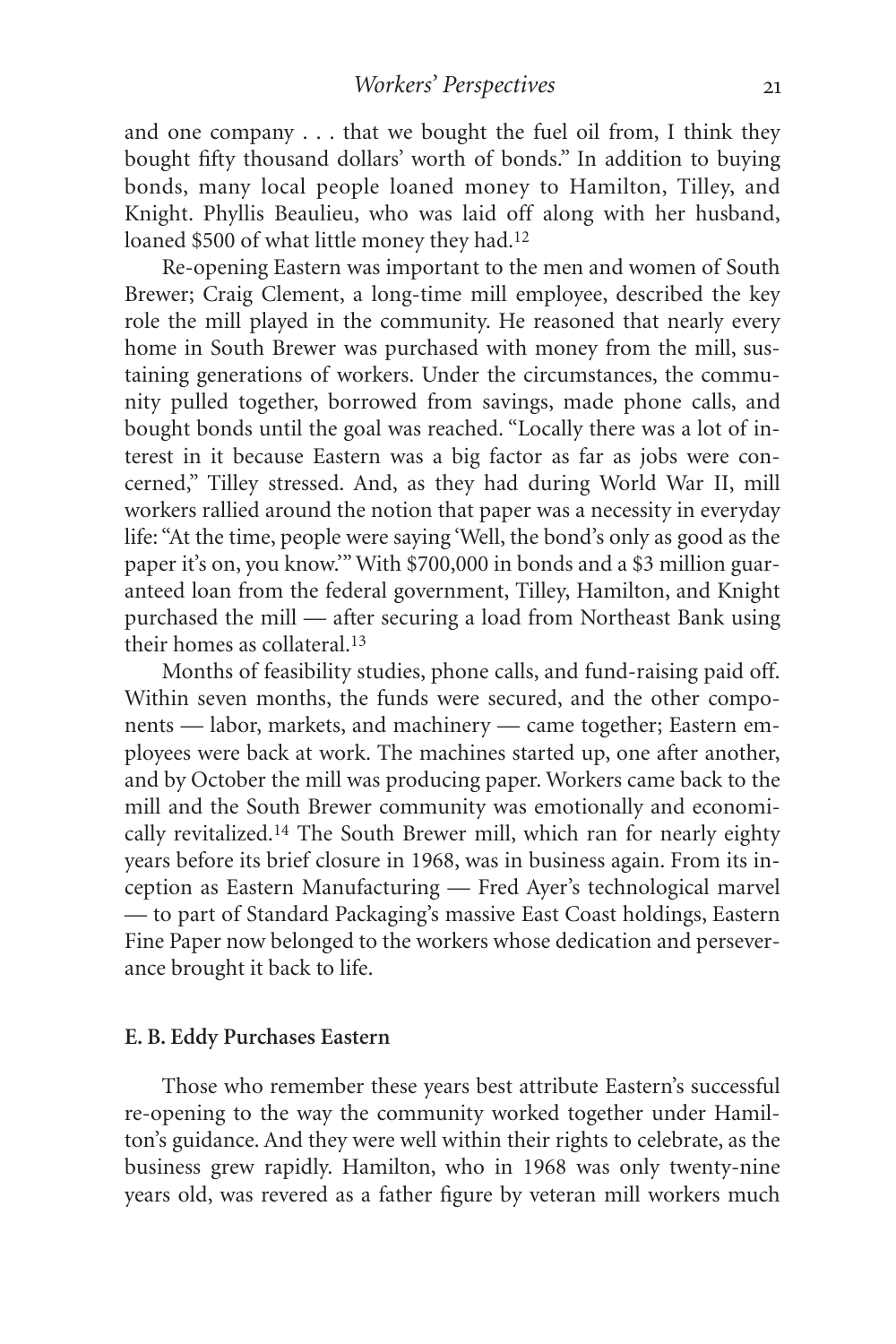# *Maine History*

older than he. "I think the first year we did about 13 million in sales." Soon the mill outgrew the managers' ability to "finance it from within," however; as Tilley put it, "things went fine for awhile until the prices of raw material pushed us up against the wall." The mill lacked the capital to bridge the downturns. Hamilton, Tilley, and Knight decided to find someone interested in buying part of Eastern, and E.B. Eddy, a pulp and paper operation owned by George Weston Industries of Canada, showed interest. "One of the reasons that George Weston was willing to take over is that they owned the Canadian pulp and paper mill and they wanted to get into the American market," Tilley explained. Paper coming over the border from Canada was charged a tariff; control of Eastern "gave them access on this side of the border." Eddy agreed to purchase 51 percent interest in the Eastern mill, with an option to buy the rest after five years — which they did. The purchase was advantageous for all involved. "We had notes for the mortgages on our property," Arthur Tilley recalled; "and we felt [Eddy] should take over that responsibility and pay us back. So they said 'fine, that's no problem' They [also] insisted as part of the sale that Frank, Bruce and I stay for at least two years."15

Tilley stayed for the two years but then left to explore other business options, feeling there was little upward mobility for him at Eastern. He maintained ties with the Brewer Mill and benefitted from its success even after his departure. Following the 1969 re-opening, the company started a profit-sharing program, and by the mid-1970s the company was doing so well that Tilley and the other workers received a portion of the company profits. This profit-sharing agreement, established under Tilley, Hamilton, and Knight, was extremely popular among Eastern's workforce, who gained an even greater stake in the mill's success. Profitsharing strengthened the bonds between the workers, who understood that they would all benefit by working toward a common goal. This was one of many examples of the exceptional labor relations that developed during the "Hamilton Era" at Eastern.16

#### **The Hamilton Era**

According to nearly all accounts, the South Brewer mill enjoyed a "golden era" in the twenty years following the 1968 re-opening. Eastern and E. B. Eddy proved an excellent match, for while the Canadian company took advantage of its new avenue into the U.S. pulp and paper industry, Eddy also trusted the mill to continue running successfully under its previous local leadership. As long as Eastern remained profitable, E. B. Eddy did not want to make major changes. Donna Holland, personnel manager at Eastern during the 1970s and 1980s, recalls, "Canada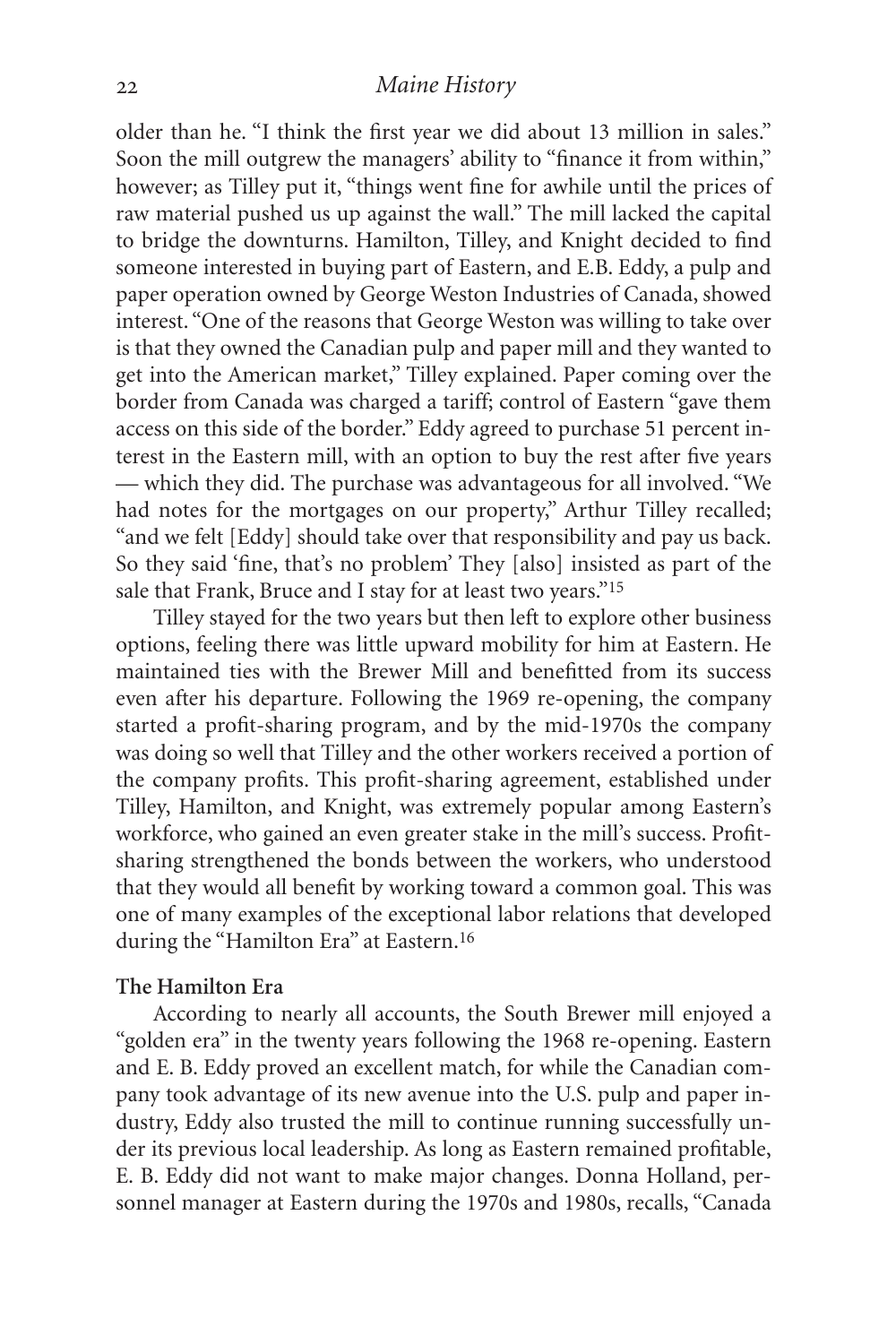

The South Brewer Mill employed generations of families. The above image is a gathering of workers and families at an open house at the renamed Eastern Fine Paper Corporation. Often three generations of the same family worked at the mill, and nearly everyone in South Brewer had a relative employed there. Maine Folklife Center.

was happy with the way the mill was being run, and we very rarely saw them." In response to this hands-off approach, the workers showed nothing but praise for the Canadian owners. Phyllis Beaulieu, who returned to her job at Eastern's laboratory following the 1968 re-opening, remarked, "they were very, very good to work for. We weren't without anything. They were wonderful."17

Bruce Hamilton, whose legend is intricately intertwined with Eastern's era of prosperity, continued to manage the mill at E.B. Eddy's request, and remained ever esteemed by the workers at the South Brewer mill. In fact, many former employees refer to 1968-1991 as "the Bruce Hamilton era." During countless interviews, these same men and women repeated, "Talk to Bruce. You need to talk to Bruce to get the whole story."

Indeed, that Bruce Hamilton remained Eastern's masthead in workers minds was closely tied to reality. For while Tilley and Knight moved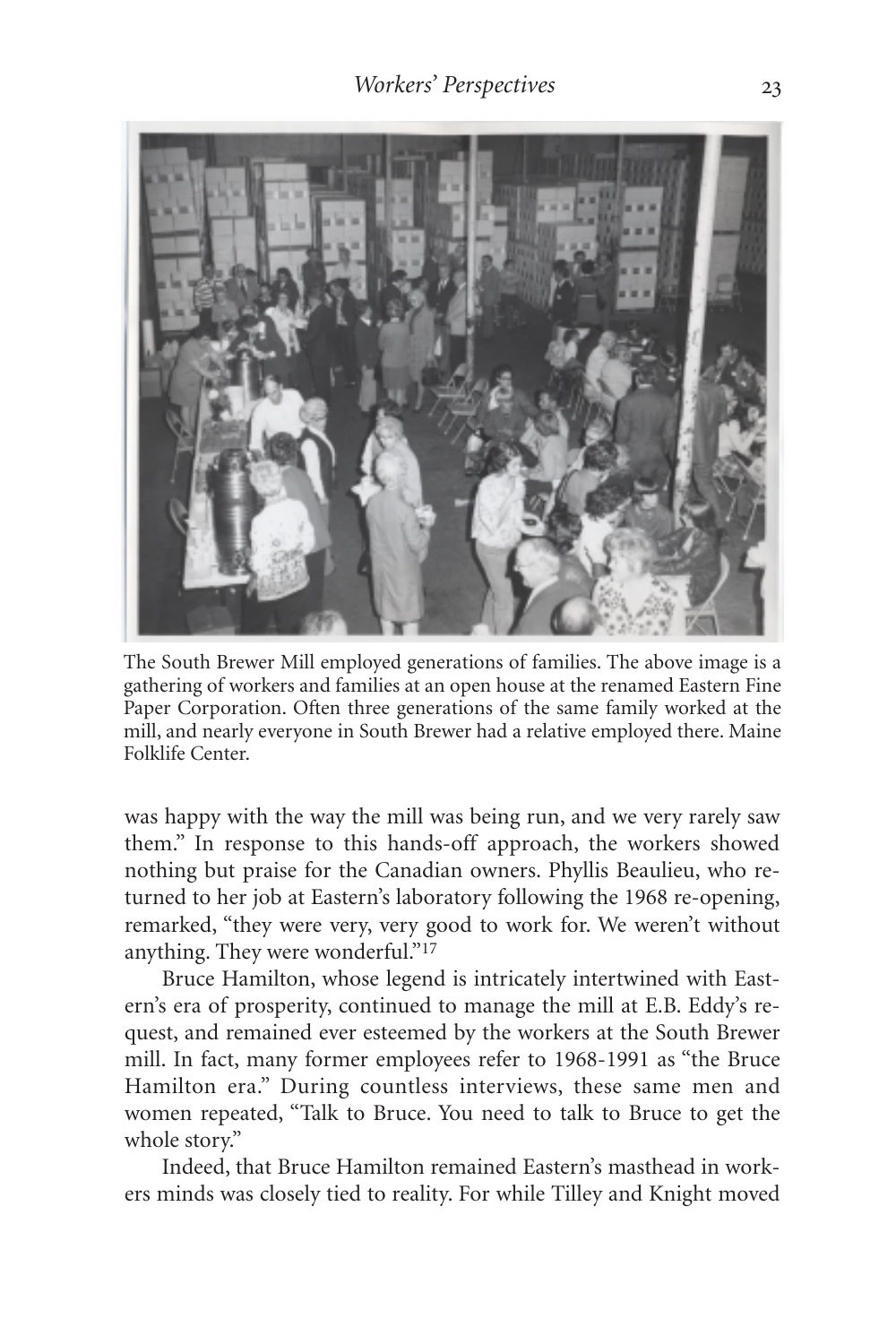# *Maine History*

on, Hamilton went from vice president of the technical area to executive vice president, and then mill president in 1975, and those who worked under him sang his praises endlessly. "I really loved Bruce Hamilton as president," Anne Robinson recalled, and Phyllis Beaulieu agreed: "the best was the '80s when Bruce Hamilton had it. He was a very, very kind  $man$ "18

#### **Like Family**

In countless interviews, workers dubbed Bruce Hamilton the father figure of Eastern's vast family of employees — which perhaps explains why the notion of "family" was the connecting theme running through all thirty-seven oral histories. "In the Bruce Hamilton era, there was a good family [atmosphere], a lot of respect," Anne Robinson noted. "The mill was really a big family. We were. I knew everyone. They all knew me, and of course I got to know their spouses too." Mike Woodbury, a color boss/lead man in the beater room who worked at Eastern for 25 years, agreed. "We all knew each other. Most of us all grew up with each other." While many referred to a figurative familial bond among co-workers, Hamilton pointed out that many Eastern employees were related. "Most of their families, their parents had worked there, or one of their parents. It was kind of a multi-generational thing where children followed parents and grandchildren followed parents."19

Indeed, tracing Eastern's history is much like plotting out an enormous family tree. Nearly everyone living in the greater Brewer area during the past century had family working at the mill in one capacity or another, if they themselves were not employed by Eastern. David Morrison is a self-proclaimed "third generation papermaker" whose grandfather began working as a box maker at Eastern Manufacturing in the late nineteenth century. Craig Clement, a turbine operator in the power plant, lived in the house his grandfather built while employed at Eastern Manufacturing. Manley DeBeck's grandmother, Rose D'Amboise, worked at the mill for forty years, and his mother, Louise, for seventeen years. Cyndi Wass of customer service and administration recounted: "my parents both worked there, I had many, many relatives, cousins, uncles, grandparents," in addition to her brother Mark, a color boss in the beater room. Wass's mother, Lois Andrews, was executive secretary to mill owner Joseph Torras in the early 1990s, and pipe-fitter Ron Kearns married into the Andrews family. As he explained it: "Lois's husband is my wife's father's brother." Wendy Durrah, who would later meet her husband Keith at Eastern, worked in Customer Service for a time with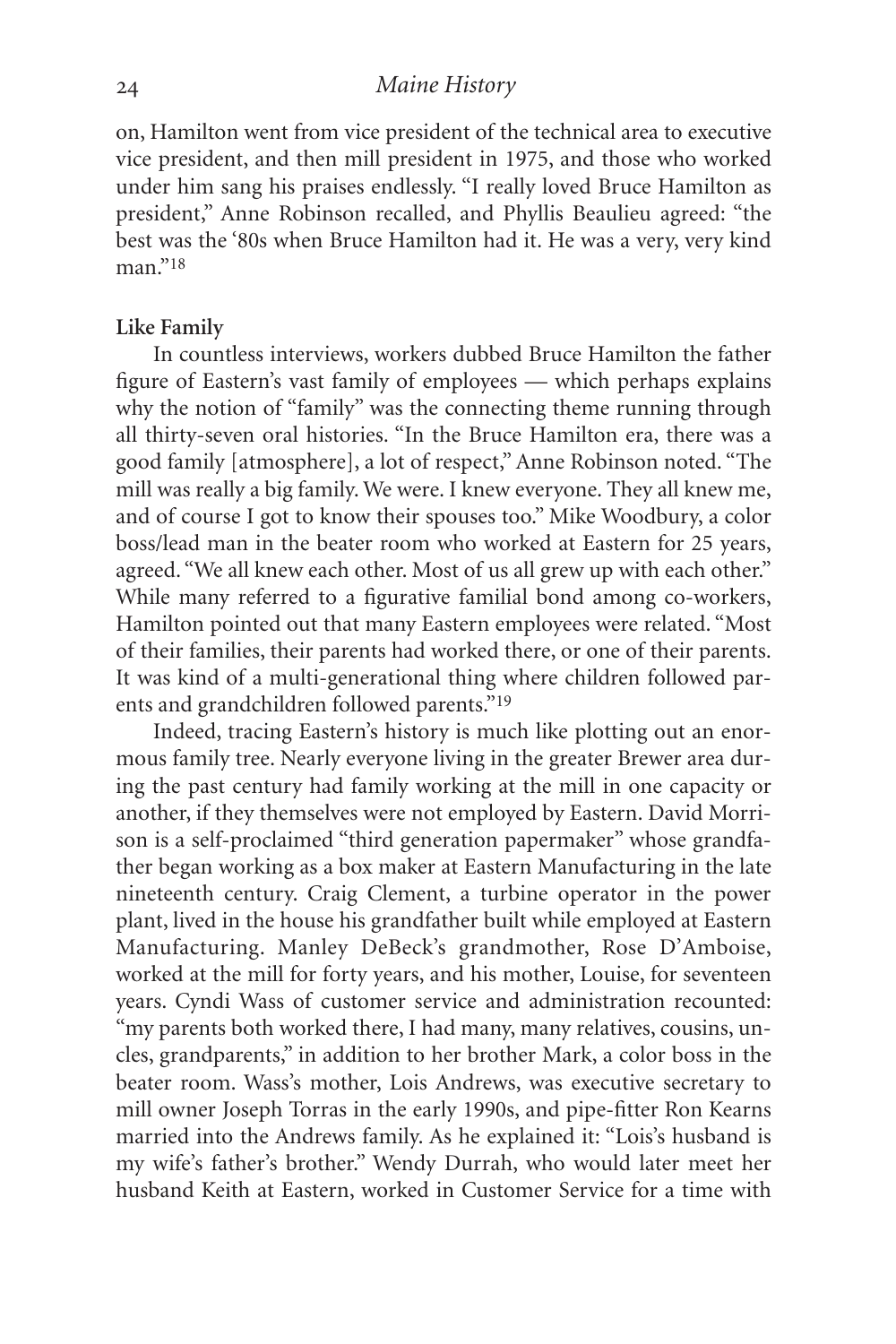Nikki DeCesere, whose father Vince was Papermaking Superintendent. Wendy's aunt and uncle, Donna and Ronald Holland, were vice president of Human Resources and Finishing Department superintendent respectively.20

Eastern co-workers assisted one another during illness, financial troubles, and workplace problems, but being part of the Eastern family meant arguments and tensions as well. Dola Hinckley, a paper trimmer in the finishing department for twenty-six years and one of the first women to work on the mill floor, recalled: "you knew their families and their problems and you supported them just as if they were family. . . . And if you think you're gonna go through life without having some kind of disagreement you're fooling yourself, because it just doesn't happen. . . . The best thing to do is just forget it, get over it and go on.<sup>21</sup>

Workers often went beyond their job descriptions to help another employee. Seasoned employees mentored younger crew members in skill training, work ethic, and responsibility. Parties for holidays and retirement celebrations, in the main office or on the mill floor, also contributed to the sense of family. Bud Reed, who worked in Eastern's maintenance department and stores for forty-three years, remembers well: "to make your job a little more pleasant . . . some of the maintenance boys, Saturdays and Sundays, would have little meals they would put on. Every Christmas time, we would always have a Christmas party — big, big party."22

Anne Robinson, whose duties in Human Resources included quite a lot of party planning, recalled the lavish celebrations thrown in honor of Eastern retirees each May: "[We] hired Pilots Grill, and there was steak and lobster offered on the menu, and of course fish. It was a big to-do, and there was a band and you could just party. It was all for the retirees and they loved it." According to Robinson, the administrative staff invited everyone in the mill to Christmas parties in the main office, where long tables were covered with food. "What food was left over I would take right out in the mill and set right up for the men on the paper machines that could not leave. They did appreciate that."23

Fun on the job was not limited to parties. Jokes and pranks were an important part of the Eastern work culture. According to numerous accounts, newcomers and seasoned employees alike were often put to the test through ritualized pranks. Starch thrown into the blower system made instant human snowmen out of unsuspecting victims. Water hose fights helped workers wake up or cool off. Crew members had to watch their lunch buckets, which might be hoisted into the rafters, filled with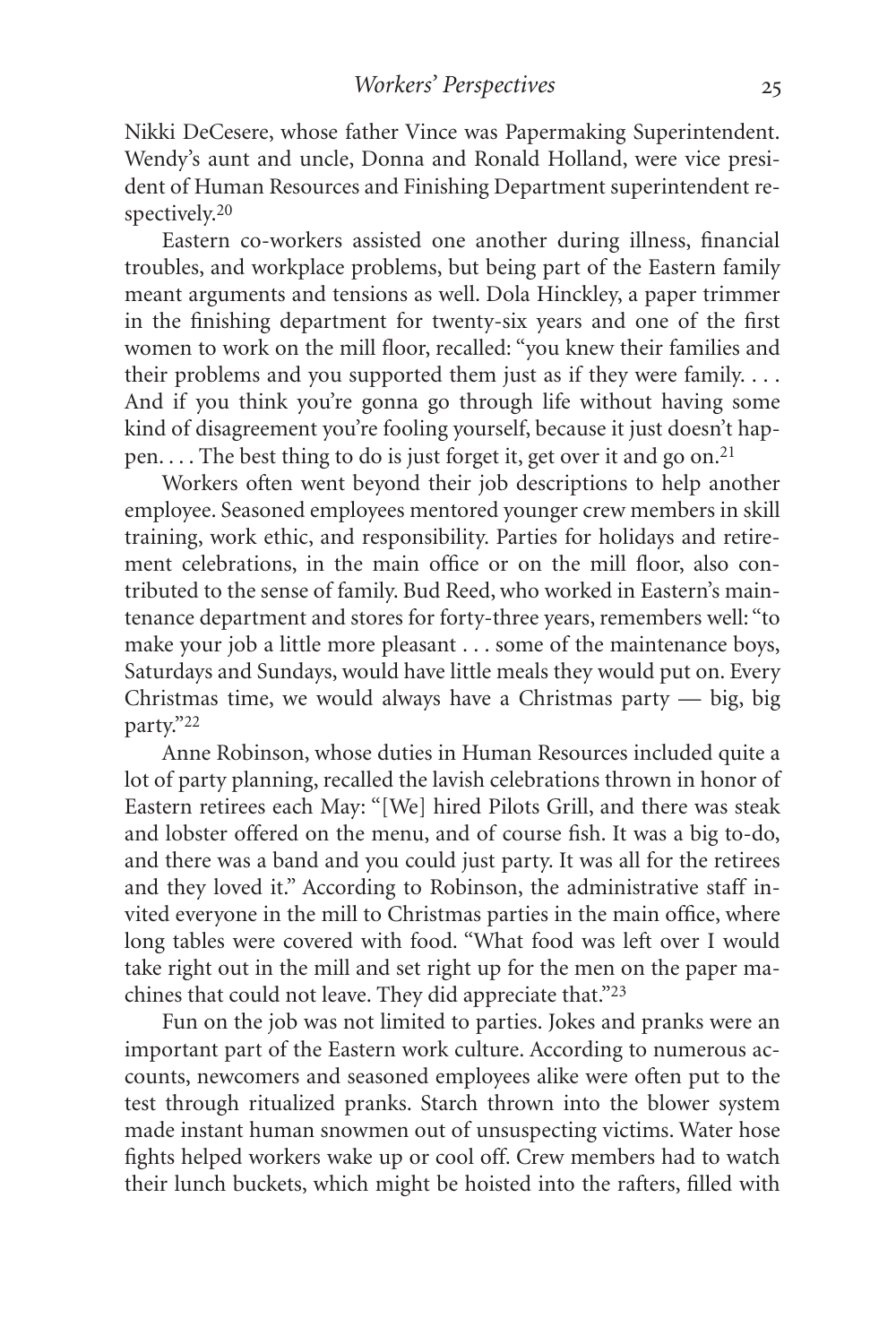

Revered by Eastern's workers, Bruce Hamilton managed the facility for over two decades and was in many ways a father figure to the company. Joseph Torras finalized the purchase of Eastern in 1989 and organized the mill under new management, a move that angered the workforce and eroded the sense of family and solidarity that had developed during the previous twenty years. Maine Folklife Center.

glue, or nailed to a bench, and if an unlucky fellow drifted off to sleep during a slow period, his shoelaces might be tied to the chair or polka dots applied to his eyeglasses. According to one story, a crewman actually slept through an entire snowball melting on top of his head and down his face. There were instances of workers "streaking" in the machine room. "Never a want for real characters down there," Hamilton recalled; "they were very nice people, but they were characters."24 Some pranks were rituals designed to initiate the "new guy" and establish the pecking order among crew members, but for the most part they reveal bonding and affection among co-workers. It was important to be "one of the crew," and pranks, jokes, and nicknames contributed to this brotherhood and sisterhood.

Whether one was a prankster or the butt of the joke, a worker or a manager, every employee expressed intense pride in the Brewer mill and the high quality paper it produced. Vince DeCesere, papermaking superintendent and later manufacturing manager, knew Eastern's paper like no one else: "We made . . . 25 and 50 percent cotton content sheet paper,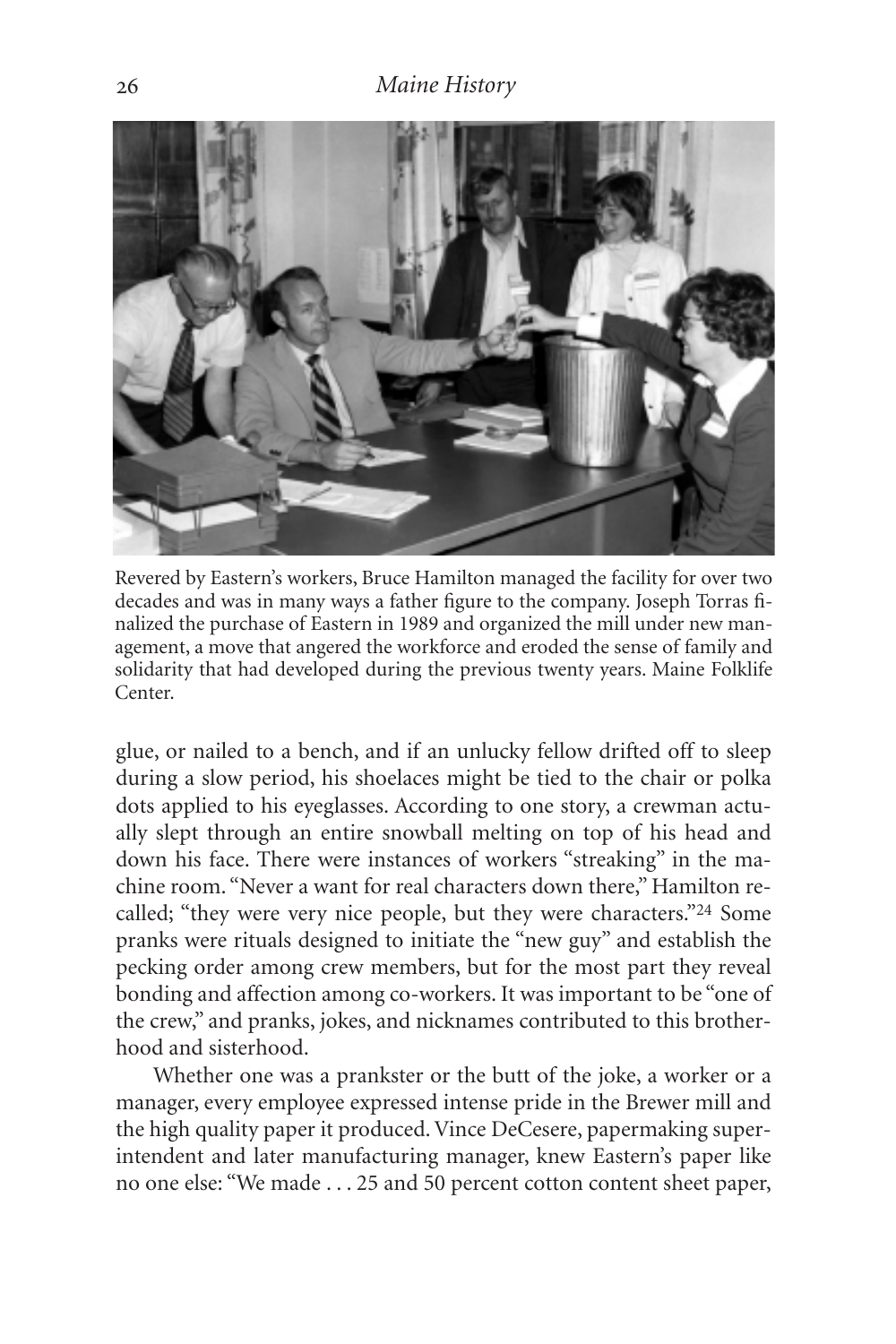a very expensive high grade of paper. We made bond, writing paper, mimeograph type paper, maps, food coupons, food stamps, map paper. Toward the end we had about 290 different grades of paper. We made everything from a brilliant bright white to a black." While most mills produced eight to ten grades of paper, the Brewer mill "specialize[d] in the ability to be able to do anything." DeCesere pointed out that "the bigger mills and even the medium-sized mills, if they did four or five grade changes a month they were busy. Our record month . . . was in 1999. We did 342 grades changes in one month!"25

This pride was particularly evident in Atlantic Bond, Eastern's most famous brand. Manley DeBeck recalled that Atlantic Bond was "what that mill was built on. . . . Quality consistent from one box to another; the sheets were the same, brightness was the same, printability was the same. People used that for their letterheads. It was a piece of paper that, if you held it up and . . . [the watermark] said Atlantic Bond . . . , you knew you had the best piece of paper out there."<sup>26</sup> These fond recollections attest to the family atmosphere, mutual respect, and pride in product and workmanship that the men and women of Eastern enjoyed during the 1970s and 1980s.

That there were occasional problems goes without saying, but clearly the overwhelmingly positive work environment provided a sense of unity, not only among crew members but between mill floor, office workers, and local management. This was epitomized by the loyalty all felt toward mill president Bruce Hamilton, who frequently invited employees on golfing and fishing trips with visiting paper salesmen and potential clients. "Well, I know it made [the workers] feel good because they felt like they were important, and they were important to me. I think they enjoyed being with the customers." Hamilton felt that their interest in producing quality paper contributed to the success of the mill: "they'd find out what the customers liked, what they didn't like, and they'd get back to work and they'd spread that around and say, 'Look, I talked with this guy and I know that they don't like' something one way instead of the other way. I think it was very beneficial for the whole operation. . . . I think it made their work more interesting for them."27

It was this sense of equality and respect that made Hamilton so revered. Many recalled that he would start each day by walking through the mill, greeting men and women with smiles, handshakes, and pats on the back. Hamilton appreciated the experience gained by long-time employees and understood that their loyalty lay in the close-knit bonds they shared as a working "family." Golfing and fishing trips with cus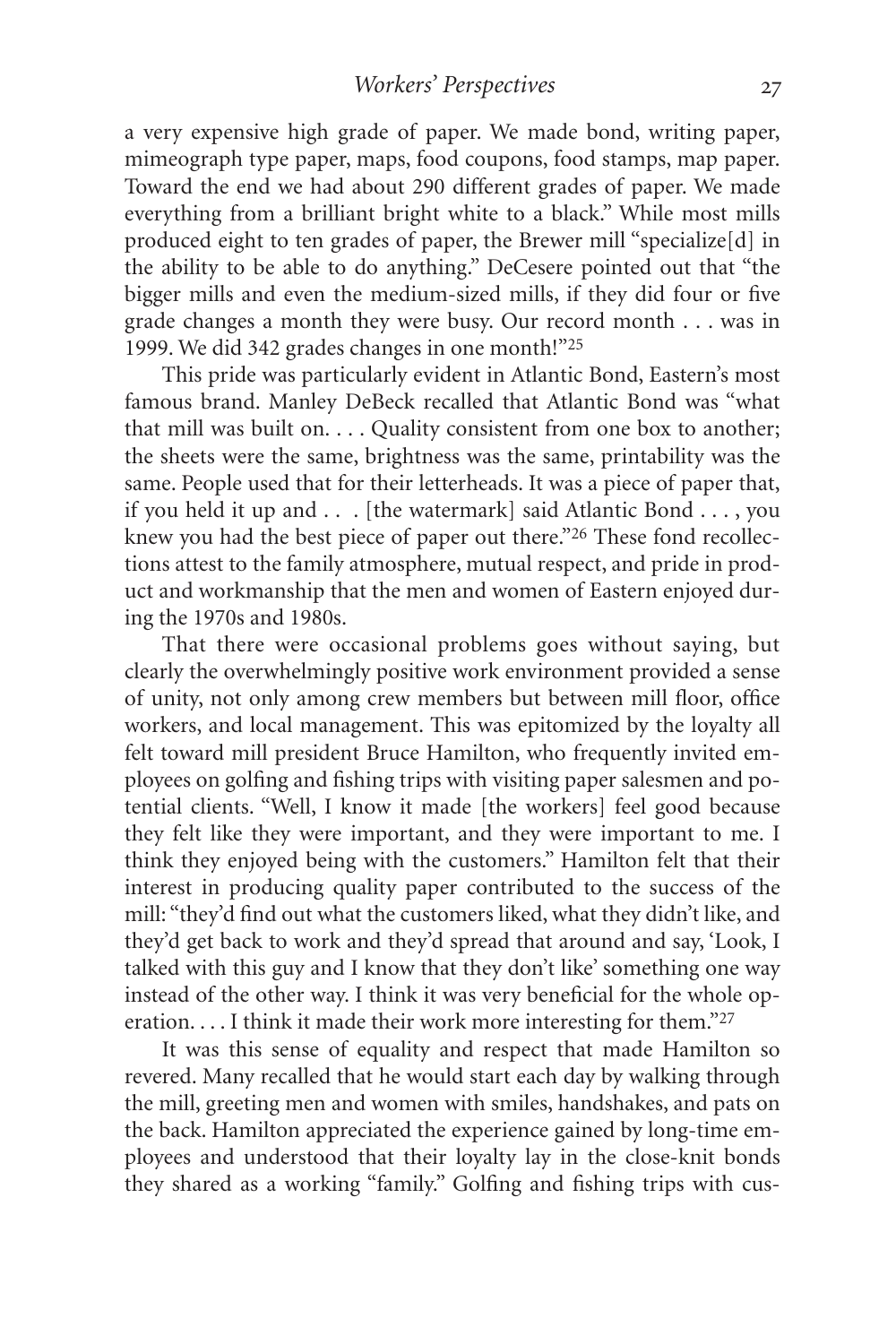tomers boosted employee morale and self-worth, but often smaller things meant more. The end of Hamilton's tenure as president meant the end of an era of workplace community culture.

### **Joe Torras: The Beginning of the End**

Eddy retained ownership of the Brewer mill for nearly thirty years, then transferred ownership in 1989 to Joseph Torras, head of the Massachusetts-based Preco Incorporated. According to Hamilton, Torras had been interested in Eastern Fine Paper for some time. "In 1968, Joe Torras bought Lincoln and the three of us bought Eastern. He did his best to prevent us from buying it. That's only a suspicion. I think it's well founded, but it was only a suspicion." Torras was more interested in Lincoln because of its pulp mill and tissue machines, whereas Hamilton thought the Brewer mill "had more potential" due to its brand names — Atlantic Bond, Manifest Bond, and Certificate Bond.28

In the late 1980s, E. B. Eddy became interested in purchasing the Lincoln mill, but Torras turned the mill around and purchased Eastern instead.29 Hamilton decided to stay at the mill under the new ownership, but eventually he was forced out. His downfall, most say, led to the permanent closure. Anne Robinson's explanation of events exemplifies workers' understanding that with Hamilton's departure — almost as legendary as the 1968 re-opening — the "golden era" was over. "I'll never forget Bruce Hamilton was then the president and he called his department managers in for a meeting. . . . My husband was one of them, and he told them about Mr. Torras purchasing the mill. He said, 'Within a year there's going to be a lot of changes,' and he advised employees to be ready. . . . In one year I saw nineteen managers lose their job, *in one year*!" Robinson remembered vividly as Bruce Hamilton became one of those nineteen:

I was filling in as the executive secretary, which was part of my duties. . . and I went upstairs that one day and I looked in and all Bruce's personal pictures were off his desk. Now he was supposed to ride his motorcycle to work that morning with my husband. [The Hamiltons] had a camp down to Branch Lake, and we lived at Branch Lake full time. So I called my husband and I said, "Where is Bruce?" And he said, "Well it's funny you say that. He just called me and said he wasn't going to work." He had told my husband that the night before Mr. Torras talked with him and told him he was all done.<sup>30</sup>

Many employees considered it a personal affront when their longtime president, the man who had re-opened the mill and preserved their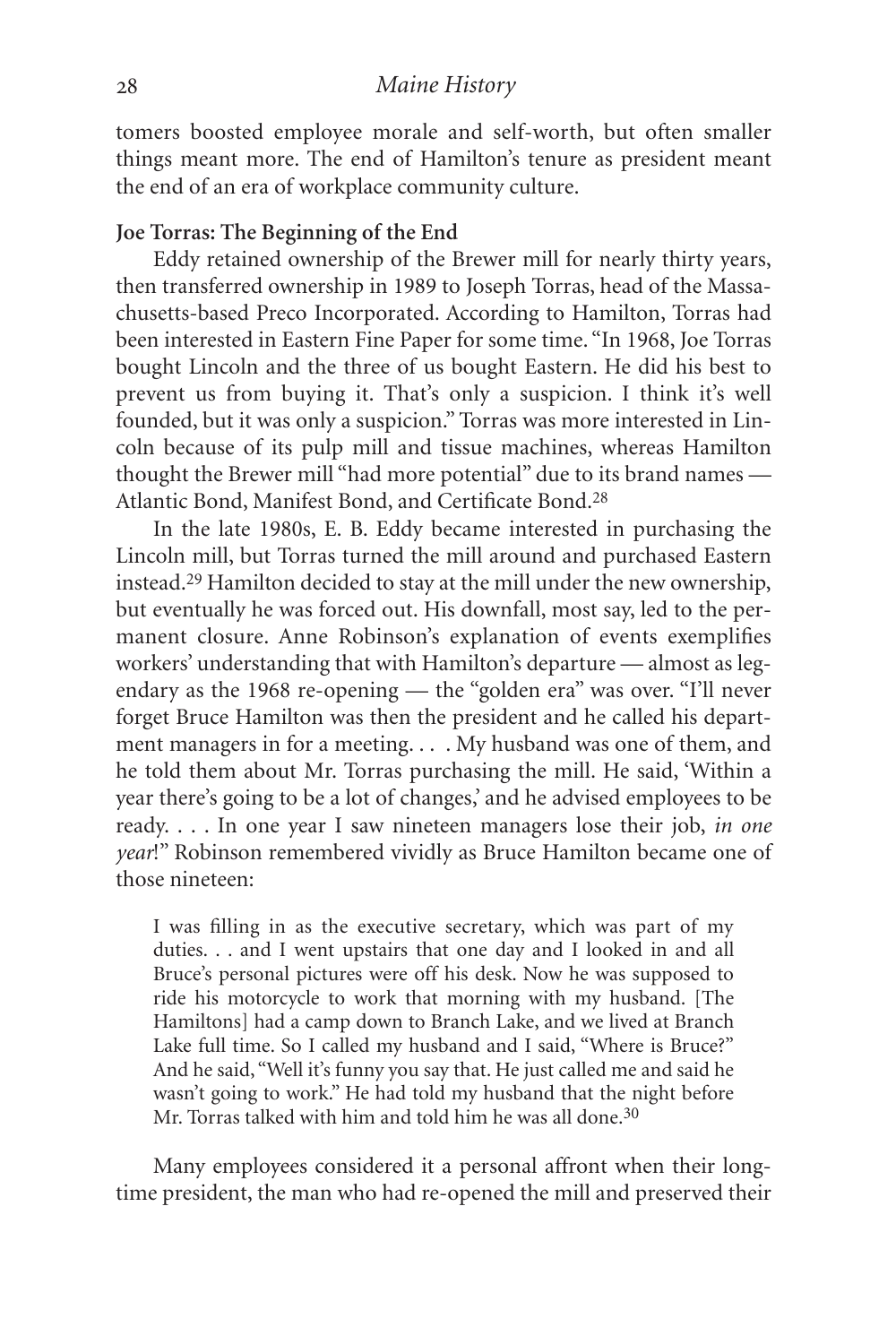livelihoods, was fired in 1991, along with a number of other long-time local managers. Bud Reed recalled his frustration: "these were good men to work there. It was nice to come in the morning, [and hear] 'Good morning boys! What's going on?' And then all of a sudden you get these other people".31 Hamilton's sudden dismissal, likened to the unexpected death of a beloved friend, devastated worker morale.

After more than two decades of unprecedented financial success and high employee morale, the Eastern family lost its local hero, and according to every worker interviewed, the Brewer mill would never be the same. Phyllis Beaulieu's recounting exemplifies the hard feelings that replaced the reverence workers had felt toward their former leader. Under Torras, it seemed, "everybody was a number. You weren't considered anything but a worker. That's the way most people told me. . . . The six months or so I worked under him, I could see the change."

In subsequent years the changes accelerated, but the men and women of South Brewer still needed to make a living, so most remained at Eastern, despite the atmosphere of distrust. Torras eliminated the few comforts that made mill work a little brighter: easy chairs, radios, and relaxed discipline became serious infractions; the close-knit family atmosphere gave way to a business-like regimen.32

According to Mike Woodbury, crew men in the beater room did not trust the management from the start: "I knew the day that Joe Torras bought the mill, this guy was a smooth operator. He reminded me of a used car salesman. Shut the mill down, bused us all over to this particular conference center, patting us on the back, telling us, 'We are going to make millions together!' and I felt like I was just bit in the ass by a snake."Woodbury grimly recounted how the "Torras regime" eliminated the profit-sharing plan created by Hamilton, Knight, and Tilley. "It was the one goal that we used to work for. We'd all end up with \$500 or \$600 a year. Well, [Torras] didn't want to give us that profit sharing." During one particularly profitable year, Torras took the profit-sharing money and purchased a new warehouse. That was the end of profit-sharing at Eastern.33

These examples demonstrate not only a change in work culture but also a change in perceptions of — and reactions to — authority. Where Bruce Hamilton was a down-to-earth local legend, Torras was "from away," and from Massachusetts, at that. By firing Hamilton and other local managers, Torras instantly became the antithesis of all that was good in the Hamilton era. Ending the profit-sharing agreement proved the final, wrenching blow to the solidarity Hamilton had created between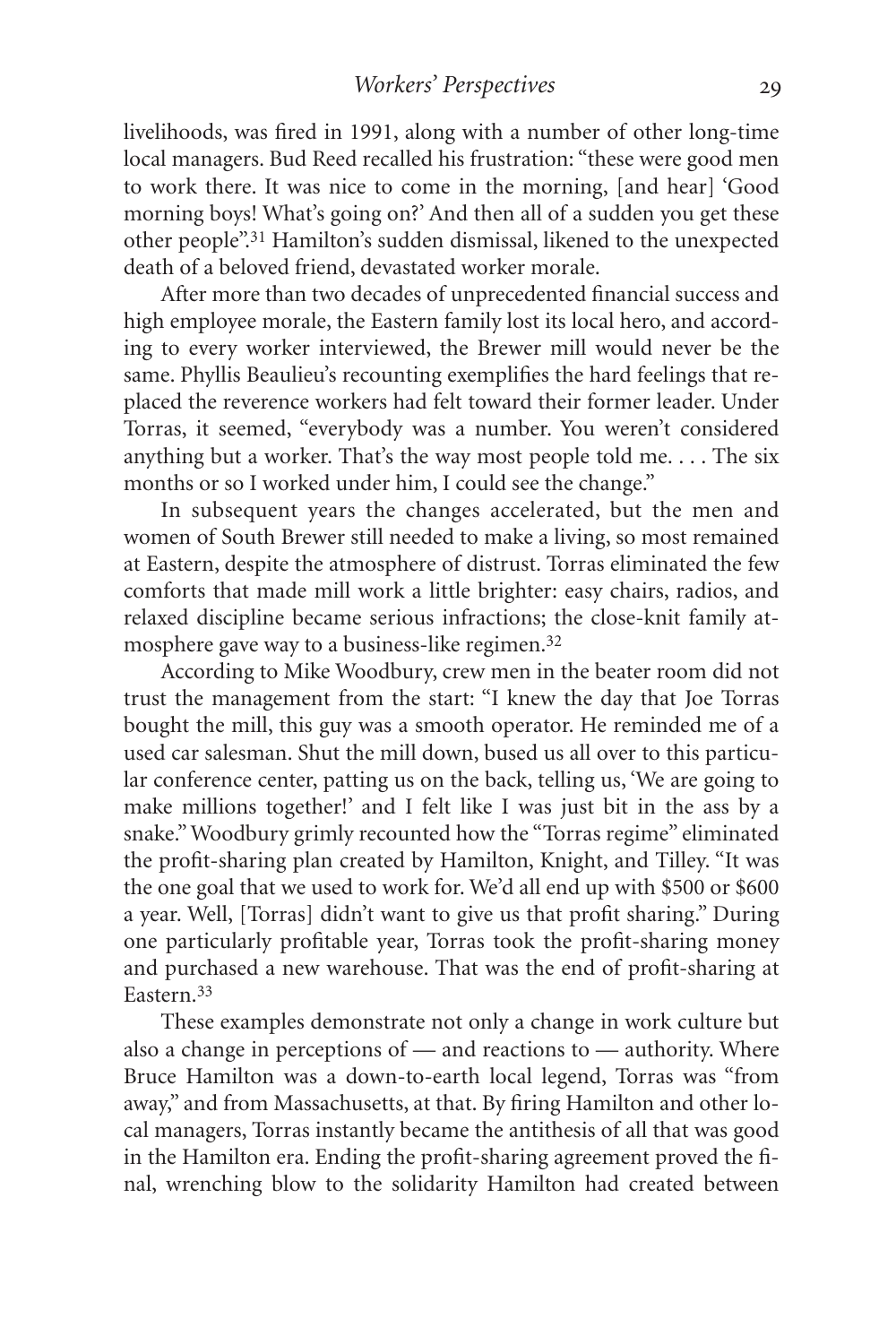managers and workers. Eastern employees felt betrayed, abused, and unappreciated.

Anne Robinson, whose position as Employee Benefits Services Coordinator included safety training and workplace hazards analyses, points to the connection between morale, accidents, production, and profit: "when your morale is down, yes you are going to have more accidents, definitely. When the lay-offs started, more accidents; chapter thirteen [bankruptcy], chapter eleven [bankruptcy], more accidents. Yes, that was a 'big thing' in Eastern's latter years, under Torras.<sup>34</sup> Robinson's comments were reminiscent of the mill's earlier history, when "Safety First" slogans filled the pages of the company newsletter in an attempt to increase cooperation, productivity, and worker morale. Seventy years later, Eastern was again burdened by accidents and dispirited workers, and morale seemed to decline over time.

### **"You Could See It Coming"**

Torras's 1989 purchase of Eastern Fine Paper marked the first time in twenty-one years that the Brewer and Lincoln mills, whose histories had long been intertwined, were owned by the same corporation. In a 1993 *Bangor Daily News* insert celebrating the twenty-five-year anniversary of Eastern Fine Paper, Torras commented that he and others at Lincoln thought it seemed a natural collaboration. Since 1968 Eastern had bought Lincoln pulp, and managers were on friendly terms, occasionally visiting each other's facilities. "Everyone sort of knew everyone else," said Torras, describing a family atmosphere that the majority of Eastern workers did not experience after the merger. What's more, he continued, "Eastern makes some of the finest correspondence and printing paper of any mill in the country, while Lincoln makes highly specialized tissue paper" and "some technical papers and commodity papers. For all intents and purposes, the mills are integrated. One makes pulp for both, and they both manufacture complementary paper products."35

This description of close-knit solidarity between the Brewer and Lincoln contrasts wilth the perceptions of Eastern workers. Still, Torras' optimism was not unfounded. "Eastern Pulp and Paper Company," as it was renamed, boasted seven paper machines altogether, producing about 500 tons of writing, printing, and tissue papers daily, not including Eastern's growing coated products division. In addition, Lincoln produced more than 400 tons of pulp per day, half of this made from waste sawdust.36

To Torras and his managerial staff, the financial benefits of the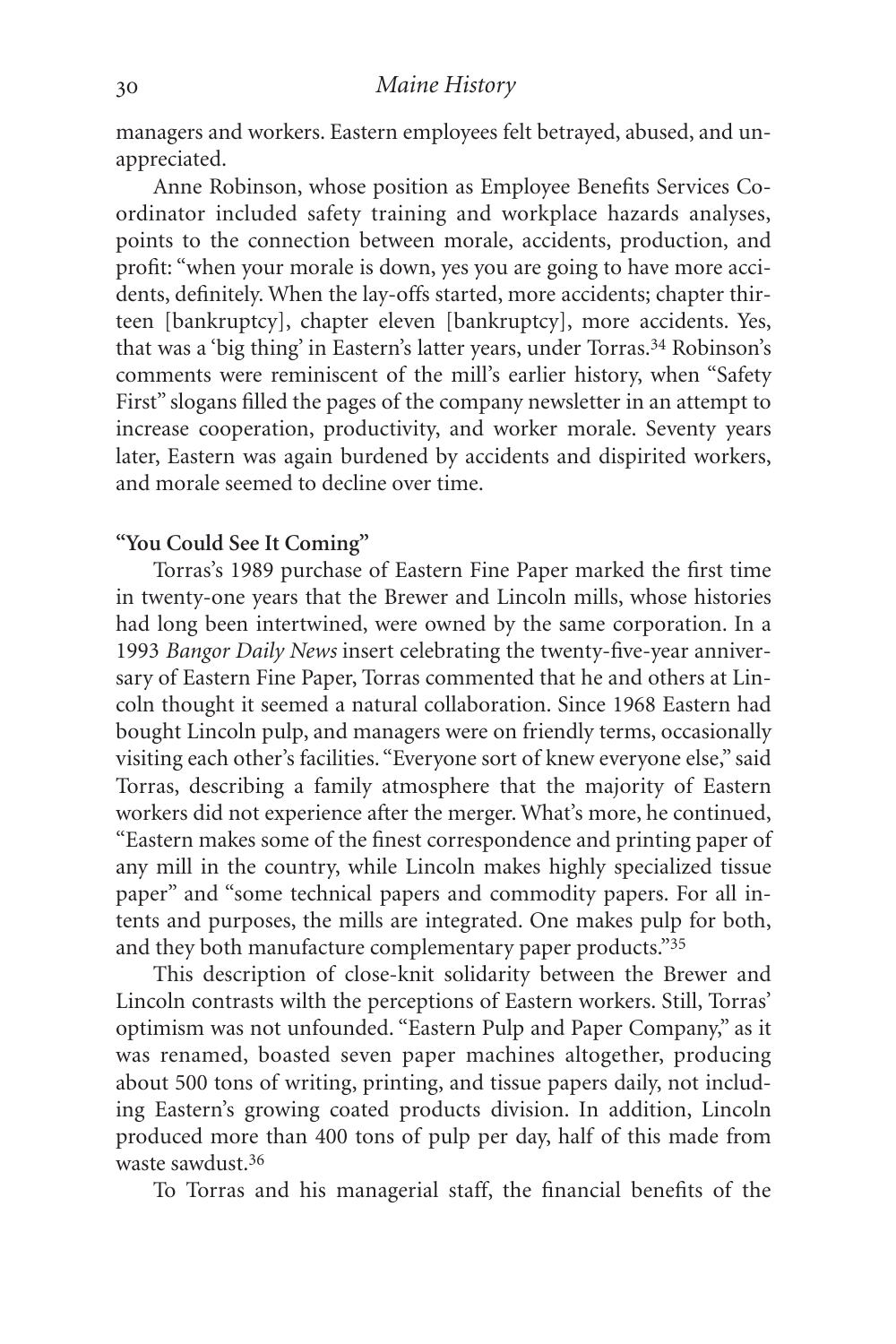merger seemed endless. So why did the Brewer mill spiral into bankruptcy within several years, after more than a century of successful paper production? The question points to the importance of using varied methodologies in historical investigation. If Torras' enthusiastic press releases were the only source, the researcher would come away with a different image of Eastern's latter years and its sudden bankruptcy. Even Bruce Hamilton, once so intimately involved in Eastern's success, failed to find an answer. Torras, he noted, "let almost all of the top management go, as normally happens in a case like that, and he was in bankruptcy — what? — four or five years later. When he bought it, the mill was making record profits, and in my opinion, it should be running today. . . . Our suppliers liked coming to Eastern because it was a little jewel as far as they were concerned. It was a clean mill. It was not a moneymaker, but it was run by a lot of very, very good employees that cared about it."37

Workers, though, could see the end coming. Some believed it had to do with changes in the grades of paper made under Torras. According to Ron Kearns, a pipe fitter who, as part of the nineteen-person skeleton crew that stayed to the very end, was one of the last people to leave Eastern: "[previously] we'd make food coupons and postage stamps and specialty papers like that, and for some reason [Torras] got away from that and . . . started making just computer paper and stuff like that, figuring they could compete with the IPs [International Papers] of the world. . . . I thought if we stayed with what we always did best, the government orders which I thought kept us going for the longest time, that maybe we would have still been running." Another popular theory was that, despite Torras's claims about the mutual benefits of the Brewer-Lincoln merger, his ultimate goal was to keep the Lincoln mill running while using up whatever resources Eastern could offer. "We always felt like Lincoln was his baby and he was going to milk us for whatever he could to keep that place running," Kearns speculated. "And we had heard stories too. We'd have chemicals come in down here, and we always heard that our mill had paid for it and he'd ship it up [to Lincoln]." Dennis Townsend added: "We'd see stuff come in and land on our docks, out of a truck, then it would get loaded right back onto another truck and go up to the other mill. It really looked like they were doing everything they could to save the Lincoln mill [but not Eastern]."38

But in the end, many Eastern workers placed the blame on management by "outsiders" who failed to understand the history and capacity of the South Brewer mill and the energy and dedication of its workers.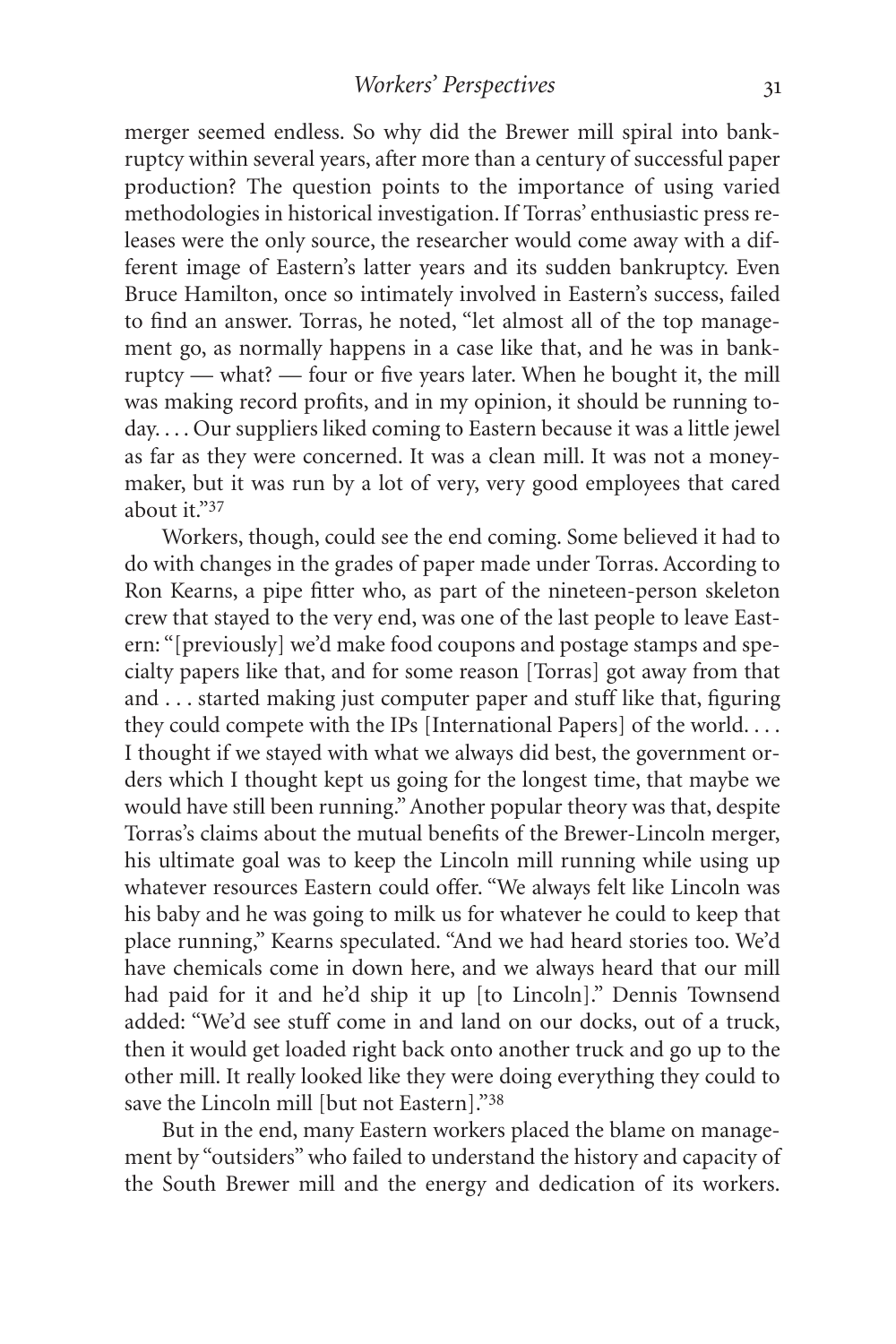Kearns remembered "a lot of the older supervisors who really knew that mill and had been there a long time . . . ended up being either fired or laid off, whatever you want to call it. As much as I may have disagreed with a lot of these supervisors, they knew the mill. They were people from the area." Kearns contrasted these local supervisors with managers who "were what we call 'foreigners,' if you're a Mainer."<sup>39</sup>

Townsend related that near the end he and several other men from the power plant asked Torras' son Peppy, a mill manager, what was going to happen at Eastern: "He basically told us his dad had done everything he could to try to keep the place going. He really didn't have a whole lot of information for us." Then, upon leaving, "he couldn't even find his way out of the power plant! I had to go get him, find him, so you know he hadn't been around the mill a whole lot." The incident did not inspire confidence in Peppy Torras's ability to keep the mill running successfully.40

The sudden and unexpected lay-offs in fall 2003 seemed to confirm the fact that mill managers were "foreigners." Mike Woodbury remembed all too well the veritable roller-coaster ride leading to the closure:

I was on my day off, and then they said something about the Eastern on the news, that they had declared bankruptcy. That kind of shocked me. They weren't going to tell us anything. I didn't even know I lost my job until the week after I was done. We had a safety meeting that Thursday and we were scheduled to come in Friday, and they told us, "Oh we've got all kinds of money, we've got all kinds of orders." . . . So I got a call Friday night, says, "Well, we are going to shut down today, and we are going to start up tomorrow." Then the next day, "Oh no, we are going to start up Monday, and you've got to come in Monday morning" and do this and that, and I said "All right." Then Monday morning — no, Sunday night — I got a call. "Don't bother coming in, we are going to start up on Wednesday." And I said "All right." By the Wednesday that I was supposed to go in, Wednesday night — "No, we are going to start up Friday, and you're going to work days." So I was just getting ready to leave for work and they called me up and said "You don't have a job any more." I said, "Thanks for telling me!"

Shortly after the closure announcement, Woodbury was contacted by the local media. "One of the reporters come up and said to me, 'We just toured the mill. . . . We walked in the offices and there was still pots of coffee, there's half eaten sandwiches sitting on the desks.' Well, what must have happened is they just walked in and told them to leave, and they got out."41 The mill was closed permanently in January 2004.

The layoffs left a bitter taste in the mouths of many employees, and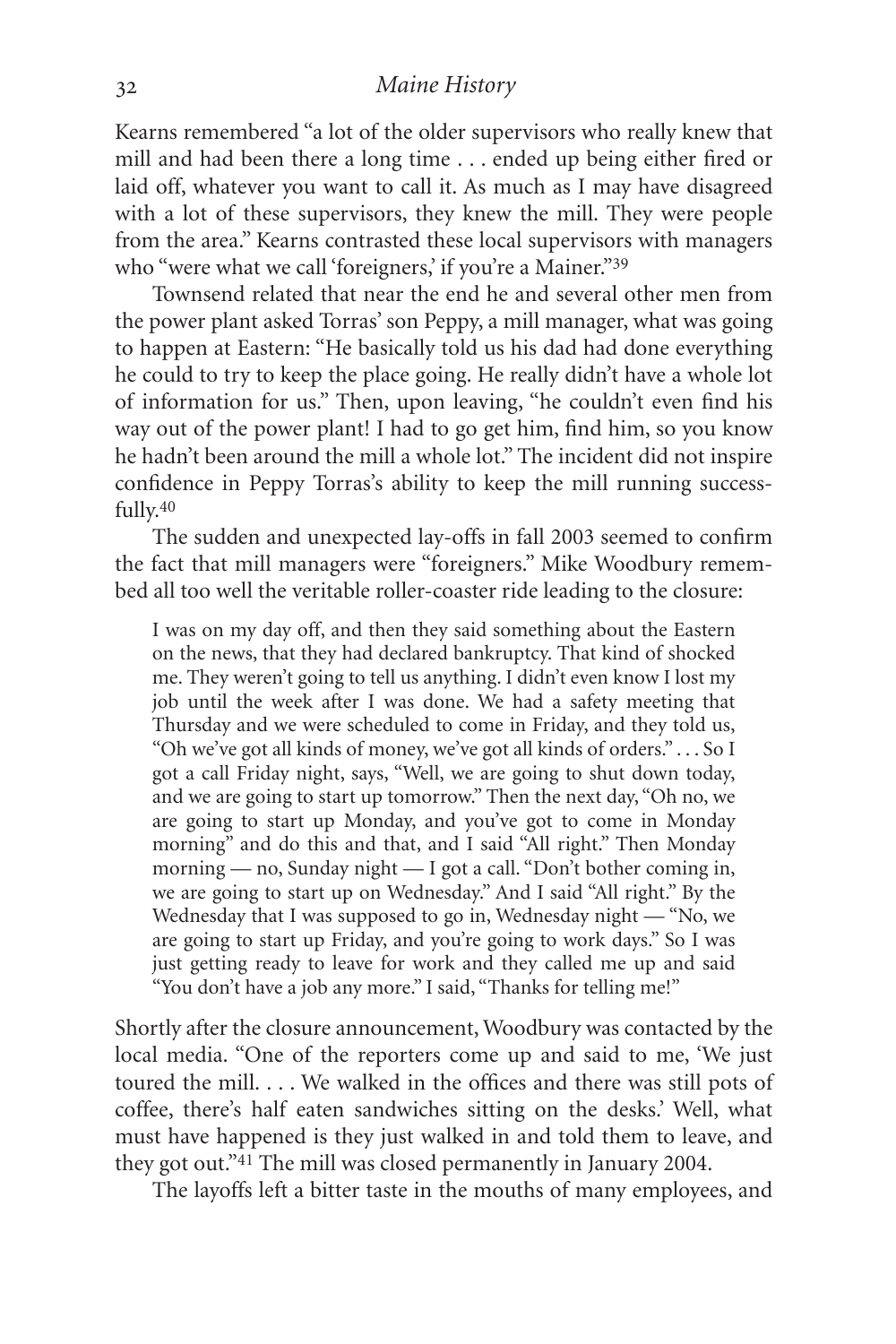this resentment toward Torras deepened their reverence for the former mill president. In fact, Hamilton's near-mythical success was so renowned that not a few people thought he might step in and rescue the Brewer mill again. Moe Williams, a fourth-generation Eastern worker with a forty-seven year record, expressed the anger, betrayal, and hope that so many former employees still felt in 2005: "I don't even go by that place and look at it anymore. There's no need of shutting it down. Bruce Hamilton's going to start it up again. . . . The mill shouldn't have closed to start with. I blame these guys right up to the city. I'll say to anybody else, all they had to do is go see Bruce Hamilton."42

This time, no local hero emerged to save the day, and the Eastern workers faced the harsh realities that are becoming all too common among Maine pulp and paper mill workers. They sought unemployment benefits, enrolled in job re-training programs, and looked for work at Bucksport, Lincoln, and elsewhere. When things got tough, they tapped into their savings, sold their houses, and moved on in search of better opportunities elsewhere. Those who stayed opened food banks and ran fund-raising drives — this time for medical and fuel assistance. And they mourned for the loss of a landmark company that had provided work for countless Brewer families over several generations. "Losing your job is like a death in the family," Jim Dinardo remembered. After working at Eastern for ten years, Dinardo secured a job as a peer counselor helping laid-off mill workers secure financial assistance. "There's a period of denial, there's a period of anger, and there's a period of where 'Well, all right, it's happened but I don't know what I'm going to do.'" Ron Kearns, one of the last to walk through Eastern's doors, summarized: "I thought I had a home for sure. A lot of us used to say, 'I won't miss this place any if I ever left.' Well, you do." Manley DeBeck who kept in contact with former co-workers though his work with the Brewer City Council, noted that the men and women of the Eastern were still a tight-knit community. "We had a cookout at the [Brewer] Auditorium just to keep in touch with each other, because this is a big family and it still is, it always will be." According to DeBeck one of the best places to run into former mill workers was at the Brewer Credit Union, started by and for Eastern employees nearly forty years ago. "Generally, if I go in there on a Saturday I'll run into three or four of them. . . . When you run into them it's like running into a relative you haven't seen. We talk to each other, we still kid each other." Many testified that this was the part they missed the most: the laughing, the solidarity, the celebrations, and the teamwork on the mill floor. Long after the paper machines were sold and the doors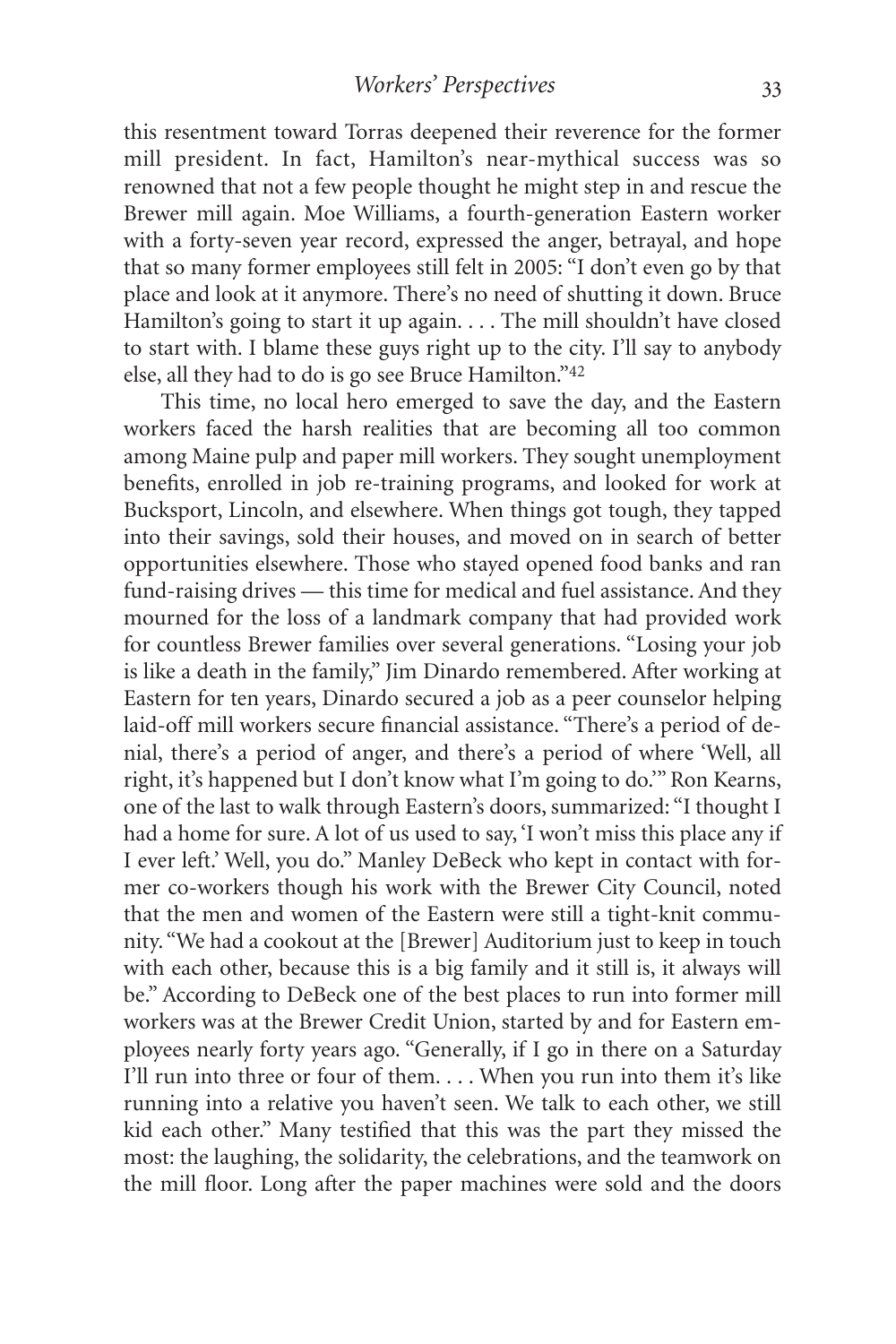were locked forever, memories of the "family" remained. "I drive by that plant everyday, three, four, five times," DeBeck noted solemnly. And every time I go by, the memories are there. . . . You just don't forget that big a chunk of your life."43

Mingled with the sadness and wistful longing was a lingering anger toward Torras, whom many hold personally accountable for the hardships they endured after the mill closed. DeBeck's powerful sentiments were common among those who once enjoyed good wages, strong work relations, and pride in the paper they produced: "personally I'd never, ever want to set eyes on the owner again. . . . Yeah, I'm very bitter towards him. I'm not going to let it rule my life, but I will never, ever forgive him for what he did, not only to me and my family but to all the other families."44

Change is inevitable. The men and women of Eastern Fine Paper realized this, but hoped that more than a century of hard work and history at the South Brewer mill would not be forgotten. "Brewer's expanding, and that's a good thing, don't get me wrong," Mike Woodbury mused. "But I don't think the people realized — you don't realize something until it's gone. And then if you never worked in the mill setting, you don't know what it's like."

#### **A Maine Story**

The interviews with former Eastern employees provide a history that stockholders' reports, newspapers, and other written documents cannot: the perspectives and emotions of workers who thrived during Eastern's "golden era" and suffered through its permanent closure. In many ways it is a typical Maine story: profit-hungry "outsiders" came into a community and disrupted the status quo, leaving behind a wake of financial and emotional ruin. But in other ways, Eastern's story is distinctive. It traces the ebbs and flows of a distinctive local work community through a broad expanse of American history, highlighting a collective identity that demonstrates the heart and hardiness of Maine people. Devaluing this work culture — and the workers — devalued the business itself. In the end, this is what led to the downfall of Eastern Pulp and Paper Company.

If, as one local scholar has stated, we study history "in order not to lose our place in the world," the story of the South Brewer mill offers a valuable lesson. The moral has nothing to do with historical methodology; it is in fact about top-down versus bottom-up management and the impact of these management decisions on workers. It is about commu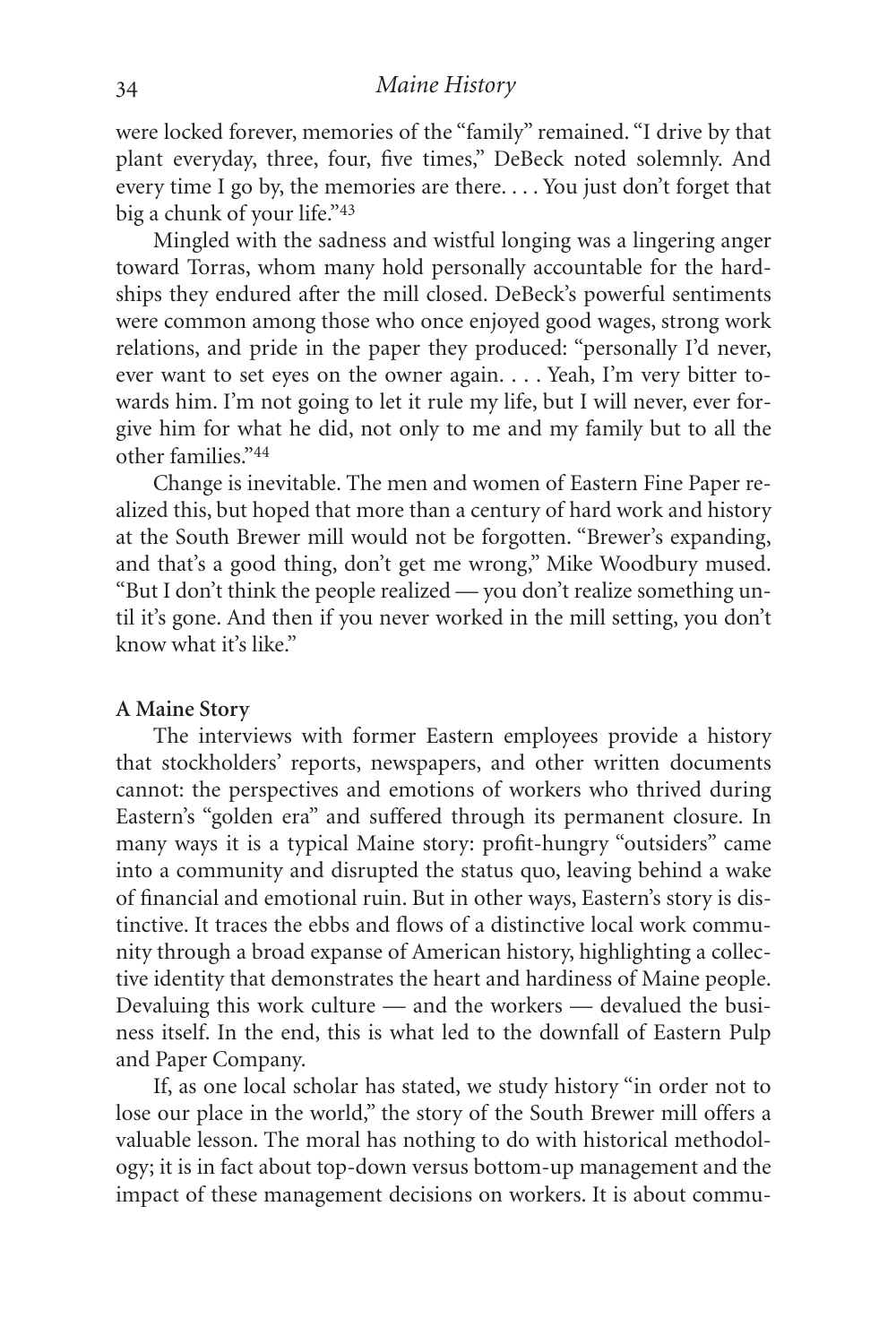nity, solidarity, and valuing the whole for its parts — from "broke" to finish and beyond.45

#### **NOTES**

1. J. Bernard O'Kane, interview by author, digital recording, Brewer, Maine, January 18, 2007, Maine Folklife Center, Orono, Interview # 3415. Note: Other than occasionally removing repetitive and unnecessary words such as "so," "and," and "you know," interview quotes used in this article have not been altered from their original diction and meaning. Punctuation is added for clarity when necessary.

2. *Eastern Family of Fine Papers*, vol. 3, no. 1, March-April, 1968. This magazine was published eight times yearly in Saint Paul, Minnesota, by Brown & Bigelow, a division of Standard Packaging Corporation.

3. *Eastern Enterprise*, March 26, 1961 (Bangor, Maine: Eastern Fine Paper and Pulp Division — Standard Packaging Corporation).

4. Neil Saucier, *The City of Brewer, Maine Centennial 1889-1989* (Brewer, Maine: L. H. Thompson Printing, 1989), p. 69.

5. See Edward D. Ives, *Larry Gorman: The Man Who Made the Songs* (Fredericton, New Brunswick: Goose Lane Editions, 1993). Larry Gorman wrote several songs while working in Eastern's log yards circa 1903. Beaulieu, interview; Jack Moran, "1,200 Jobless in Mill Shutdown." *Bangor Daily News*, March 5, 1968.

6. Bruce Hamilton, interview by author, tape recording, Brewer, Maine, October 11, 2006, Maine Folklife Center, Orono, Interview # 3404.

7. Arthur Tilley, interview by author, tape recording, Brewer, Maine, February 24, 2006, Maine Folklife Center, Orono, Interview # 3426.

8. Hamilton, interview.

9. Jack Moran, "1,200 Jobless in Mill Shutdown," *Bangor Daily News*, March 5, 1968; Hamilton, interview.

10. Tilley, interview.

11. Hamilton, interview.

12. Hamilton, interview; Tilley, interview; Beaulieu, interview.

13. Craig Clement, interview by Pauleena MacDougall, tape recording, Brewer, Maine, November 14, 2005, Maine Folklife Center, Orono, Interview # 3396; Tilley, interview.

14. Hamilton, interview.

15. Hamilton, interview; Tilley, interview.

16. Tilley, interview.

17. Donna Holland, interview by author, tape recording, Eddington, Maine, June 29, 2006, Maine Folklife Center, Orono, interview # 3406; Beaulieu, interview.

18. Hamilton, interview; Anne Robinson, interview by author, tape recording, Holden, Maine, March 31, 2006, Maine Folklife Center, Orono, interview # 3420; Beaulieu, interview.

19. Robinson, interview; Mike Woodbury, interview by author, tape recording, Orono, Maine, January 25, 2006, Maine Folklife Center, Orono, interview # 3433; Hamilton, interview.

20. David Morrison, interview by Pauleena MacDougall, tape recording, Levant, Maine, January 13, 2006, Maine Folklife Center, Orono, interview # 3413; Clement, interview; DeBeck, interview; Cyndi Wass, interview by author, tape recording, Hampden, Maine,